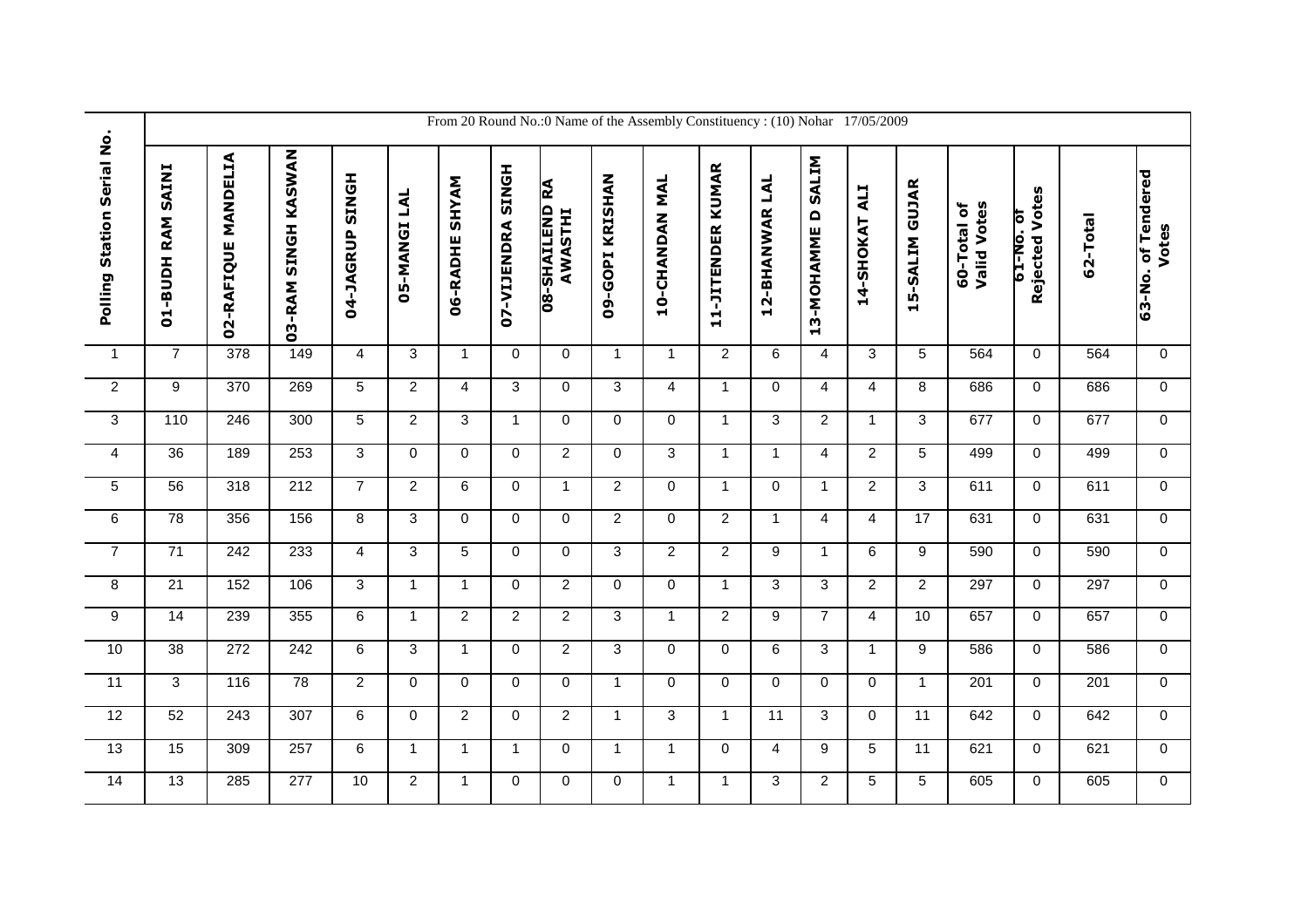| 15              | 51                  | 220              | 280              | $\overline{7}$  | $\overline{1}$ | $\overline{1}$ | $\mathbf 0$    | $\mathbf{1}$   | $\mathbf 1$    | $\Omega$       | $\mathbf{1}$   | $\Omega$       | 3              | 3              | $\overline{2}$ | 571 | $\mathbf 0$ | 571 | $\mathbf 0$    |
|-----------------|---------------------|------------------|------------------|-----------------|----------------|----------------|----------------|----------------|----------------|----------------|----------------|----------------|----------------|----------------|----------------|-----|-------------|-----|----------------|
| 16              | 251                 | 252              | 157              | $\overline{2}$  | $\mathbf 0$    | $\overline{2}$ | $\mathbf{1}$   | $\mathbf 0$    | $\mathbf 0$    | $\mathbf{1}$   | $\overline{2}$ | 3              | 8              | $\overline{7}$ | 11             | 697 | $\mathbf 0$ | 697 | $\mathbf 0$    |
| 17              | 65                  | 216              | 129              | $\mathbf{1}$    | $\mathbf 0$    | $\overline{2}$ | $\overline{2}$ | $\mathbf{1}$   | $\overline{2}$ | $\Omega$       | $\Omega$       | 4              | 3              | $\overline{2}$ | 9              | 436 | $\mathbf 0$ | 436 | $\mathbf 0$    |
| 18              | 65                  | $\overline{218}$ | 162              | $\overline{2}$  | $\Omega$       | 3              | $\mathbf{1}$   | $\mathbf{1}$   | $\mathbf 0$    | $\overline{1}$ | $\mathbf{1}$   | $\overline{2}$ | $\overline{2}$ | $\mathbf{1}$   | $\overline{4}$ | 463 | $\mathbf 0$ | 463 | $\overline{0}$ |
| $\overline{19}$ | 10                  | 353              | 304              | $\overline{4}$  | 3              | 0              | $\mathbf 0$    | 0              | $\mathbf 0$    | $\mathbf{1}$   | $\mathbf{1}$   | $\overline{2}$ | 0              | 8              | 4              | 690 | 0           | 690 | $\overline{0}$ |
| 20              | 90                  | 247              | 264              | 6               | $\mathbf{1}$   | $\Omega$       | $\mathbf 0$    | $\mathbf 0$    | 0              | $\Omega$       | $\mathbf{1}$   | $\overline{a}$ | $\overline{2}$ | $\mathbf{1}$   | $\overline{4}$ | 618 | $\mathbf 0$ | 618 | $\overline{0}$ |
| $\overline{21}$ | 30                  | $\overline{312}$ | $\overline{243}$ | $\overline{3}$  | $\mathbf 0$    | $\mathbf{1}$   | $\Omega$       | $\mathbf 0$    | $\mathbf{1}$   | $\overline{1}$ | $\Omega$       | $\overline{4}$ | $\overline{7}$ | $\overline{2}$ | 6              | 610 | $\mathbf 0$ | 610 | $\overline{0}$ |
| $\overline{22}$ | 12                  | 280              | 335              | $\overline{2}$  | $\overline{2}$ | $\Omega$       | $\mathbf{1}$   | $\overline{1}$ | $\mathbf{1}$   | $\Omega$       | $\Omega$       | 3              | 4              | 3              | 5              | 649 | $\mathbf 0$ | 649 | $\overline{0}$ |
| 23              | 21                  | 338              | 311              | $\mathbf{1}$    | 0              | $\overline{2}$ | $\mathbf{1}$   | $\mathbf 0$    | $\mathbf{1}$   | 3              | $\Omega$       | 3              | $\mathbf{1}$   | 8              | 8              | 698 | $\mathbf 0$ | 698 | $\overline{0}$ |
| 24              | 13                  | $\overline{243}$ | $\overline{317}$ | $\overline{5}$  | $\overline{3}$ | $\overline{4}$ | $\mathbf{1}$   | $\mathbf{1}$   | $\mathbf 0$    | $\mathbf{1}$   | 3              | $\mathbf{1}$   | 8              | $\overline{2}$ | 6              | 608 | $\mathbf 0$ | 608 | $\overline{0}$ |
| $\overline{25}$ | 97                  | 543              | 262              | 3               | $\mathbf{1}$   | $\overline{2}$ | $\mathbf 0$    | $\mathbf 0$    | $\mathbf{1}$   | $\overline{2}$ | $\Omega$       | 4              | 6              | 12             | 8              | 941 | $\mathbf 0$ | 941 | $\mathbf 0$    |
| $\overline{26}$ | $\overline{13}$     | 365              | 390              | $\overline{2}$  | $\mathbf 0$    | $\overline{2}$ | $\mathbf 0$    | $\mathbf{1}$   | $\overline{2}$ | $\mathbf{1}$   | $\overline{2}$ | $\mathbf{0}$   | 6              | 3              | 12             | 799 | $\mathbf 0$ | 799 | $\mathbf 0$    |
| 27              | 94                  | 413              | $\overline{271}$ | 11              | $\overline{3}$ | $\Omega$       | $\Omega$       | $\mathbf{1}$   | $\mathbf{1}$   | $\Omega$       | $\mathbf{1}$   | $\overline{4}$ | $\overline{2}$ | 6              | $\overline{8}$ | 815 | $\mathbf 0$ | 815 | $\overline{0}$ |
| $\overline{28}$ | 22                  | 260              | 433              | $\overline{2}$  | $\mathbf 0$    | $\mathbf{1}$   | $\mathbf 0$    | 0              | 3              | $\mathbf 0$    | $\mathbf 0$    | $\mathbf{1}$   | $\mathbf{1}$   | $\mathbf{1}$   | $\overline{2}$ | 726 | 0           | 726 | $\overline{0}$ |
| 29              | 31                  | $\overline{215}$ | 300              | $\overline{8}$  | $\mathbf 0$    | $\Omega$       | $\mathbf 0$    | $\mathbf 0$    | $\mathbf 0$    | $\Omega$       | $\Omega$       | $\overline{2}$ | $\mathbf 0$    | 3              | 3              | 562 | $\mathbf 0$ | 562 | $\overline{0}$ |
| 30              | $\overline{29}$     | 325              | 236              | 3               | $\mathbf{1}$   | $\overline{1}$ | $\Omega$       | $\Omega$       | $\mathbf 0$    | $\Omega$       | $\Omega$       | 3              | $\overline{4}$ | $\mathbf{1}$   | $\overline{2}$ | 605 | $\mathbf 0$ | 605 | $\overline{0}$ |
| $\overline{31}$ | 19                  | 193              | 303              | $\overline{11}$ | $\mathbf 0$    | 3              | $\mathbf 0$    | $\mathbf 0$    | $\mathbf{1}$   | $\mathbf 0$    | $\mathbf{1}$   | $\mathbf 0$    | $\overline{2}$ | 4              | 5              | 542 | 0           | 542 | $\overline{0}$ |
| 32              | $\overline{\omega}$ | 184              | $\overline{312}$ | $\overline{4}$  | $\overline{1}$ | $\Omega$       | $\Omega$       | $\mathbf{0}$   | $\Omega$       | $\Omega$       | $\Omega$       | $\overline{4}$ | $\mathbf{1}$   | $\Omega$       | $\mathbf{1}$   | 510 | $\Omega$    | 510 | $\overline{0}$ |
| 33              | 57                  | 216              | 387              | $\overline{11}$ | $\overline{0}$ | 5              | $\mathbf{1}$   | $\mathbf 0$    | $\overline{2}$ | $\Omega$       | $\mathbf{1}$   | 3              | $\overline{4}$ | $\overline{2}$ | 9              | 698 | $\mathbf 0$ | 698 | $\overline{0}$ |
| 34              | 96                  | 198              | 96               | $\overline{3}$  | $\overline{2}$ | $\Omega$       | $\mathbf 0$    | $\mathbf 0$    | $\mathbf 0$    | $\mathbf{1}$   | $\overline{2}$ | $\overline{2}$ | $\mathbf{1}$   | 3              | 3              | 407 | $\mathbf 0$ | 407 | $\mathbf 0$    |
| $\overline{35}$ | 30                  | 220              | 344              | 5               | 0              | 4              | $\mathbf 0$    | 0              | $\mathbf{1}$   | $\mathbf 0$    | $\mathbf 0$    | 3              | $\mathbf{1}$   | $\overline{2}$ | 6              | 616 | $\mathbf 0$ | 616 | $\mathbf 0$    |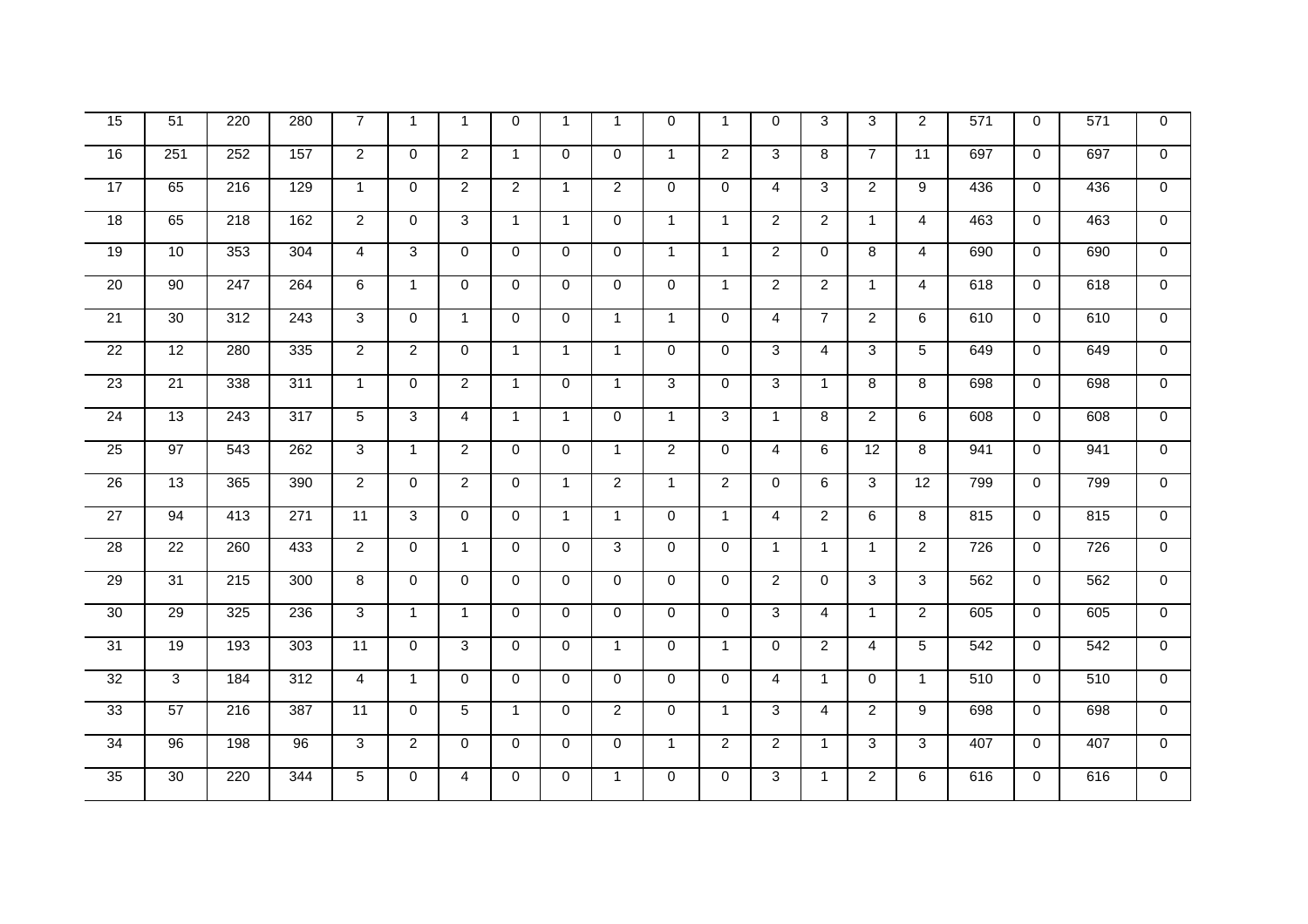| $\overline{36}$ | 127             | 259              | 146 | $\overline{2}$ | 0              | $\mathbf 1$    | $\mathbf{1}$   | $\mathbf{1}$   | $\mathbf 0$    | $\Omega$       | $\mathbf{1}$   | $\overline{1}$ | 3              | $\overline{2}$  | 13             | 557             | $\mathbf 0$ | 557             | $\mathbf 0$    |
|-----------------|-----------------|------------------|-----|----------------|----------------|----------------|----------------|----------------|----------------|----------------|----------------|----------------|----------------|-----------------|----------------|-----------------|-------------|-----------------|----------------|
| $\overline{37}$ | 40              | 440              | 79  | $\mathbf{1}$   | $\Omega$       | $\overline{2}$ | $\mathbf{1}$   | $\mathbf{0}$   | $\mathbf{1}$   | $\mathbf{1}$   | $\mathbf{1}$   | $\overline{2}$ | $\overline{4}$ | $\overline{7}$  | 5              | 584             | $\Omega$    | 584             | $\Omega$       |
| 38              | $\overline{18}$ | 467              | 172 | $\overline{2}$ | $\mathbf{1}$   | $\overline{1}$ | $\mathbf{1}$   | $\mathbf{1}$   | $\overline{0}$ | $\mathbf{1}$   | $\mathbf{1}$   | $\mathbf 0$    | $\overline{3}$ | $\overline{12}$ | $\overline{3}$ | 683             | 0           | 683             | $\overline{0}$ |
| 39              | $\overline{16}$ | 341              | 304 | $\Omega$       | $\overline{2}$ | 3              | $\overline{2}$ | $\mathbf{1}$   | $\mathbf{1}$   | $\mathbf{1}$   | $\Omega$       | $\mathbf{1}$   | $\overline{2}$ | $\overline{4}$  | 5              | 683             | $\mathbf 0$ | 683             | $\overline{0}$ |
| 40              | $\overline{37}$ | 230              | 233 | $\overline{4}$ | $\mathbf{1}$   | $\mathbf{1}$   | $\mathbf 0$    | $\mathbf{1}$   | 0              | $\Omega$       | $\mathbf 0$    | $\mathbf{1}$   | $\mathbf{1}$   | $\mathbf{1}$    | 6              | 516             | $\mathbf 0$ | 516             | $\mathbf 0$    |
| 41              | 40              | 235              | 113 | $\mathbf{1}$   | $\mathbf 0$    | $\Omega$       | $\mathbf 0$    | $\mathbf 0$    | $\mathsf{O}$   | $\Omega$       | $\Omega$       | $\overline{2}$ | $\mathbf 0$    | $\mathbf{1}$    | $\mathbf{1}$   | 393             | $\mathbf 0$ | 393             | $\overline{0}$ |
| 42              | $\overline{17}$ | 103              | 254 | 3              | $\mathbf 0$    | $\overline{1}$ | $\Omega$       | $\mathbf 0$    | 0              | $\Omega$       | $\mathbf{1}$   | $\mathbf{1}$   | $\mathbf{1}$   | $\overline{2}$  | $\Omega$       | 383             | $\mathbf 0$ | 383             | $\mathbf 0$    |
| 43              | 39              | 106              | 261 | 5              | $\mathbf 0$    | 2              | $\mathbf 0$    | $\mathbf 0$    | $\mathbf 0$    | $\mathbf{1}$   | $\Omega$       | $\mathbf{1}$   | $\mathbf{1}$   | $\overline{2}$  | $\overline{2}$ | 420             | $\mathbf 0$ | 420             | $\mathbf{0}$   |
| 44              | 29              | 259              | 159 | 5              | 0              | $\overline{2}$ | $\mathbf{1}$   | $\mathbf 0$    | 0              | $\Omega$       | $\mathbf 0$    | $\mathbf{1}$   | 3              | $\overline{3}$  | 5              | 467             | $\mathbf 0$ | 467             | $\overline{0}$ |
| 45              | 15              | 235              | 208 | $\overline{4}$ | 3              | 3              | $\mathbf{1}$   | $\mathbf 0$    | 0              | $\Omega$       | $\mathbf 0$    | $\Omega$       | $\overline{a}$ | $\overline{2}$  | 4              | 477             | $\mathbf 0$ | 477             | $\overline{0}$ |
| 46              | 39              | $\overline{243}$ | 466 | 5              | $\mathbf 0$    | 4              | $\mathbf 0$    | $\mathbf 0$    | $\mathbf{1}$   | $\mathbf{1}$   | $\mathbf{1}$   | $\overline{2}$ | 6              | $\mathbf{1}$    | 6              | $\frac{1}{775}$ | $\mathbf 0$ | $\frac{1}{775}$ | $\mathbf 0$    |
| 47              | 109             | 471              | 285 | $\overline{4}$ | $\overline{2}$ | $\mathbf{1}$   | $\Omega$       | $\mathbf 0$    | 3              | 3              | 3              | $\mathbf{1}$   | 6              | $\overline{2}$  | 8              | 898             | $\mathbf 0$ | 898             | $\mathbf 0$    |
| 48              | 21              | 258              | 445 | $\overline{4}$ | $\overline{1}$ | $\overline{4}$ | $\mathbf{1}$   | $\mathbf 0$    | $\overline{2}$ | $\overline{2}$ | 3              | 8              | 3              | $\mathbf{1}$    | 13             | 766             | $\mathbf 0$ | 766             | $\overline{0}$ |
| 49              | 17              | 315              | 352 | 9              | $\overline{2}$ | 5              | 3              | $\mathbf 0$    | 0              | $\mathbf 0$    | $\overline{2}$ | $\overline{7}$ | 9              | 6               | 12             | 739             | 0           | 739             | $\overline{0}$ |
| 50              | $\overline{26}$ | 150              | 247 | $\overline{2}$ | 0              | $\mathbf 0$    | $\mathbf{1}$   | $\mathbf{1}$   | $\mathbf{1}$   | $\mathbf{1}$   | $\mathbf{1}$   | $\Omega$       | $\overline{a}$ | $\overline{2}$  | 5              | 439             | 0           | 439             | $\overline{0}$ |
| 51              | $\overline{2}$  | 138              | 194 | 5              | $\mathbf{1}$   | $\mathbf{1}$   | $\mathbf 0$    | $\mathbf 0$    | 0              | $\Omega$       | $\Omega$       | $\mathbf{1}$   | 0              | $\overline{2}$  | $\overline{4}$ | 348             | $\mathbf 0$ | 348             | $\Omega$       |
| 52              | 63              | 140              | 352 | 6              | $\mathbf{1}$   | $\mathbf{1}$   | $\Omega$       | $\overline{2}$ | $\mathbf{1}$   | $\mathbf{0}$   | $\Omega$       | 5              | $\overline{4}$ | $\overline{2}$  | $\overline{2}$ | 579             | $\mathbf 0$ | 579             | $\mathbf 0$    |
| 53              | $\overline{25}$ | 356              | 337 | $\overline{4}$ | $\Omega$       | $\mathbf{1}$   | $\overline{2}$ | $\mathbf{1}$   | $\mathbf{1}$   | $\mathbf{1}$   | 3              | $\mathbf{1}$   | $\overline{2}$ | 8               | 8              | 750             | $\Omega$    | 750             | $\mathbf{0}$   |
| 54              | 10              | 344              | 320 | 5              | $\mathbf{1}$   | $\overline{2}$ | $\mathbf 0$    | $\mathbf 0$    | 4              | $\mathbf 0$    | $\mathbf{1}$   | $\overline{4}$ | 5              | $\overline{4}$  | $\overline{7}$ | 707             | 0           | 707             | $\overline{0}$ |
| 55              | 13              | 350              | 258 | $\overline{5}$ | $\overline{1}$ | $\overline{2}$ | $\overline{2}$ | $\mathbf 0$    | $\mathbf{1}$   | $\Omega$       | $\mathbf{1}$   | $\overline{2}$ | $\overline{3}$ | 6               | $\overline{4}$ | 648             | $\mathbf 0$ | 648             | $\overline{0}$ |
| 56              | $\overline{7}$  | 299              | 56  | $\overline{2}$ | 4              | $\mathbf 0$    | $\mathbf 0$    | $\mathbf 0$    | $\overline{0}$ | $\mathbf{1}$   | $\overline{2}$ | $\mathbf 1$    | $\overline{3}$ | $\mathbf{1}$    | 4              | 380             | $\mathbf 0$ | 380             | $\overline{0}$ |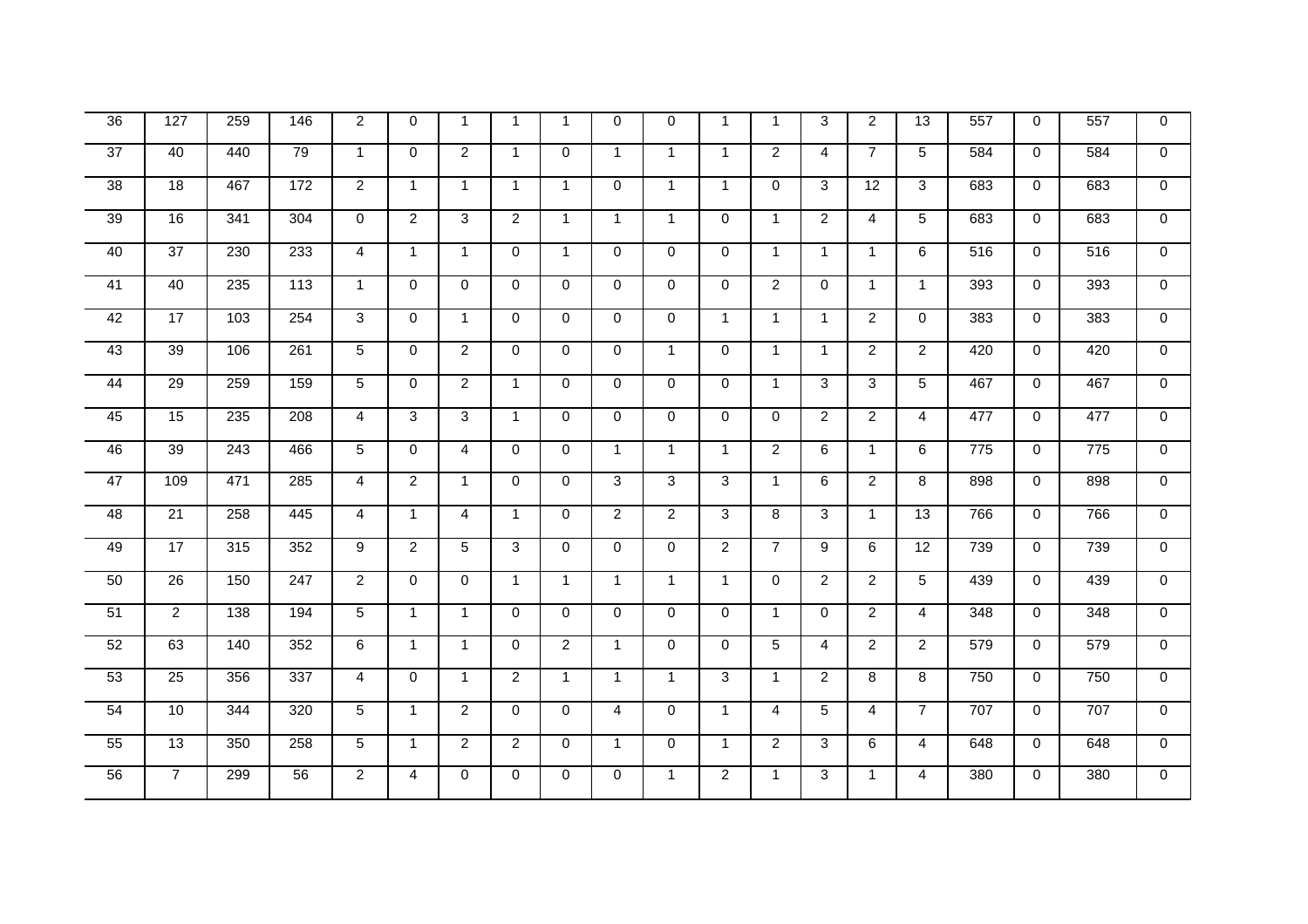| 57 | 6                   | 246              | 265              | 2              | $\mathbf{1}$   | $\mathbf 1$    | $\mathbf{1}$   | $\Omega$     | 3              | $\mathbf 1$    | 4              | 5              | $\mathbf{1}$   | $\Omega$       | $\mathbf{0}$    | 536 | $\mathbf 0$ | 536              | $\mathbf 0$    |
|----|---------------------|------------------|------------------|----------------|----------------|----------------|----------------|--------------|----------------|----------------|----------------|----------------|----------------|----------------|-----------------|-----|-------------|------------------|----------------|
| 58 | 17                  | 231              | $\overline{213}$ | 3              | $\mathbf{1}$   | 3              | 3              | $\mathbf 0$  | $\mathbf{1}$   | $\mathbf 0$    | $\mathbf{1}$   | 3              | $\overline{2}$ | $\mathbf{1}$   | 6               | 485 | $\mathbf 0$ | 485              | $\mathbf 0$    |
| 59 | 18                  | 408              | 427              | $\overline{4}$ | $\mathbf{1}$   | 5              | $\overline{2}$ | $\mathbf 0$  | $\mathbf{1}$   | $\mathbf{1}$   | $\mathbf 0$    | $\overline{4}$ | 3              | $\overline{2}$ | $\overline{2}$  | 878 | $\mathbf 0$ | 878              | $\overline{0}$ |
| 60 | 10                  | 336              | 337              | 6              | 4              | $\Omega$       | $\Omega$       | $\mathbf{1}$ | $\mathbf{1}$   | $\Omega$       | $\mathbf{1}$   | 5              | $\overline{3}$ | $\overline{4}$ | 6               | 714 | $\mathbf 0$ | 714              | $\overline{0}$ |
| 61 | $\overline{31}$     | 223              | 138              | $\mathbf{1}$   | $\overline{2}$ | $\overline{2}$ | $\mathbf 0$    | $\mathbf 0$  | $\mathbf{1}$   | $\mathbf{1}$   | $\mathbf 0$    | $\mathbf 0$    | $\overline{2}$ | $\mathbf 0$    | $\mathbf 0$     | 401 | $\mathbf 0$ | 401              | $\overline{0}$ |
| 62 | $\overline{29}$     | $\overline{225}$ | $\overline{209}$ | $\overline{2}$ | $\mathbf 0$    | $\overline{2}$ | $\mathbf 0$    | $\mathbf 0$  | $\mathbf{1}$   | $\Omega$       | $\Omega$       | $\Omega$       | $\overline{2}$ | $\mathbf{1}$   | $\overline{2}$  | 473 | $\mathbf 0$ | 473              | $\overline{0}$ |
| 63 | 42                  | 277              | 282              | $\overline{5}$ | $\overline{2}$ | $\overline{2}$ | $\mathbf 0$    | $\Omega$     | $\Omega$       | $\Omega$       | $\Omega$       | $\overline{2}$ | $\Omega$       | $\Omega$       | $\mathbf{1}$    | 613 | $\mathbf 0$ | 613              | $\Omega$       |
| 64 | 6                   | 177              | 433              | 5              | 3              | $\Omega$       | $\Omega$       | $\mathbf 0$  | $\mathbf{1}$   | $\mathbf{0}$   | $\Omega$       | $\mathbf{1}$   | 6              | $\overline{2}$ | $\overline{4}$  | 638 | $\mathbf 0$ | 638              | $\Omega$       |
| 65 | $\overline{25}$     | $\overline{132}$ | 385              | 6              | $\mathbf{1}$   | $\overline{4}$ | $\mathbf{1}$   | $\mathbf{1}$ | 3              | $\mathbf{1}$   | $\Omega$       | 3              | $\overline{5}$ | 3              | 6               | 576 | $\Omega$    | $\overline{576}$ | $\mathbf{1}$   |
| 66 | 81                  | 228              | 273              | 9              | $\mathbf{1}$   | $\overline{2}$ | $\mathbf 0$    | $\mathbf 0$  | $\mathsf{O}$   | $\Omega$       | 3              | 3              | $\overline{4}$ | $\overline{4}$ | $\overline{7}$  | 615 | $\mathbf 0$ | 615              | $\overline{0}$ |
| 67 | 17                  | $\overline{132}$ | $\frac{142}{2}$  | $\mathbf{1}$   | $\mathbf 0$    | $\Omega$       | $\mathbf 0$    | $\mathbf 0$  | 0              | $\mathbf{1}$   | $\overline{2}$ | $\overline{2}$ | 5              | $\Omega$       | $\mathbf 0$     | 302 | $\mathbf 0$ | 302              | $\mathbf{0}$   |
| 68 | $\overline{5}$      | 154              | 93               | $\overline{2}$ | $\mathbf 0$    | $\mathbf{1}$   | $\mathbf 0$    | $\mathbf 0$  | 0              | $\mathbf{0}$   | $\mathbf 0$    | $\mathbf{1}$   | $\overline{2}$ | 3              | 3               | 264 | $\mathbf 0$ | 264              | $\mathbf 0$    |
| 69 | $\overline{\omega}$ | 262              | 78               | $\overline{2}$ | $\mathbf 0$    | $\Omega$       | $\Omega$       | $\mathbf 0$  | $\overline{0}$ | $\Omega$       | $\Omega$       | $\mathbf{1}$   | $\overline{0}$ | $\mathbf{1}$   | $\overline{5}$  | 352 | $\Omega$    | 352              | $\overline{0}$ |
| 70 | 6                   | 258              | 163              | $\overline{4}$ | $\mathbf{1}$   | $\Omega$       | $\mathbf 0$    | $\mathbf 0$  | $\mathbf{1}$   | $\overline{2}$ | $\overline{2}$ | $\mathbf 0$    | 5              | $\mathbf{1}$   | 3               | 446 | $\mathbf 0$ | 446              | $\overline{0}$ |
| 71 | 111                 | 632              | 156              | $\overline{7}$ | $\Omega$       | $\overline{1}$ | 3              | $\mathbf{1}$ | $\overline{2}$ | $\mathbf{1}$   | $\Omega$       | $\mathbf{1}$   | $\overline{4}$ | 6              | $\overline{11}$ | 936 | $\mathbf 0$ | 936              | $\overline{0}$ |
| 72 | $\overline{4}$      | $\overline{372}$ | 159              | $\mathbf{1}$   | $\mathbf{1}$   | $\overline{1}$ | $\Omega$       | $\mathbf{1}$ | 0              | $\mathbf{0}$   | $\Omega$       | $\Omega$       | 0              | 3              | $\overline{4}$  | 546 | $\Omega$    | 546              | $\mathbf{0}$   |
| 73 | $\overline{11}$     | 297              | 252              | $\overline{7}$ | $\mathbf{1}$   | $\overline{2}$ | $\mathbf{1}$   | $\mathbf 0$  | $\mathbf{1}$   | $\mathbf 0$    | $\mathbf 0$    | 3              | 5              | $\overline{4}$ | $\overline{4}$  | 588 | 0           | 588              | $\mathbf 0$    |
| 74 | 8                   | $\frac{1}{25}$   | 232              | $\mathbf{1}$   | $\mathbf 0$    | $\Omega$       | $\Omega$       | $\mathbf 0$  | $\Omega$       | $\Omega$       | $\Omega$       | $\Omega$       | $\Omega$       | $\mathbf{1}$   | $\Omega$        | 367 | $\Omega$    | 367              | $\mathbf{0}$   |
| 75 | $\overline{8}$      | 139              | 216              | $\overline{2}$ | $\mathbf 0$    | $\Omega$       | $\mathbf{1}$   | $\mathbf 0$  | $\mathbf{1}$   | $\Omega$       | $\Omega$       | $\overline{2}$ | $\mathbf{1}$   | $\Omega$       | $\overline{1}$  | 371 | $\mathbf 0$ | $\overline{371}$ | $\mathbf{0}$   |
| 76 | 31                  | 268              | 291              | $\overline{2}$ | $\overline{2}$ | $\Omega$       | $\mathbf 0$    | $\mathbf{1}$ | 0              | $\mathbf 0$    | $\mathbf 0$    | $\mathbf 0$    | $\mathbf{1}$   | $\mathbf{1}$   | $\overline{4}$  | 601 | 0           | 601              | $\mathbf 0$    |
| 77 | 45                  | 386              | 188              | $\overline{7}$ | 0              | $\overline{1}$ | $\mathbf 0$    | $\mathbf 0$  | 0              | $\mathbf{1}$   | $\mathbf 0$    | $\overline{2}$ | $\overline{a}$ | 3              | $\overline{4}$  | 639 | $\mathbf 0$ | 639              | $\mathbf 0$    |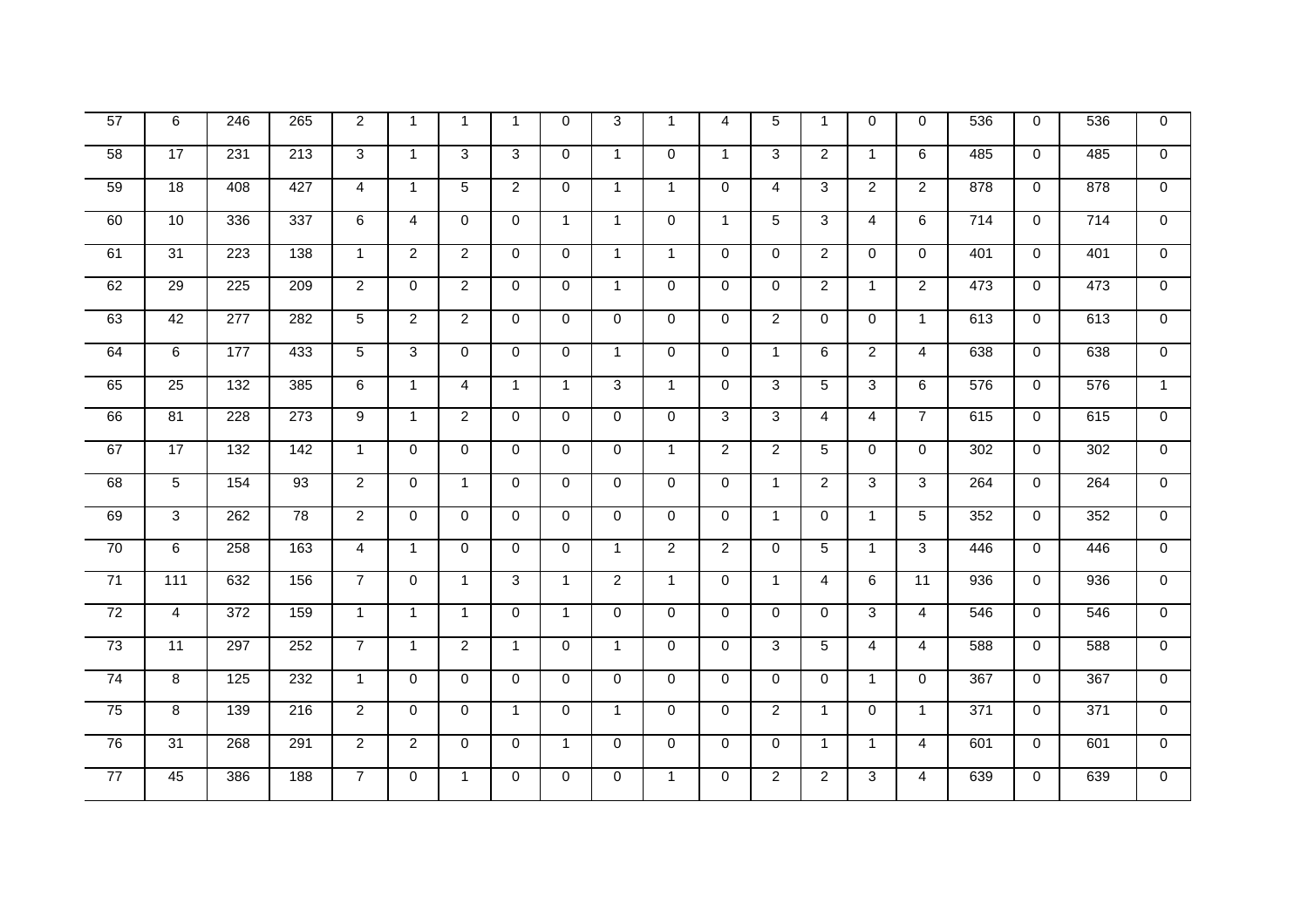| 78              | 8              | 859             | 93               | $\mathbf{1}$        | $\mathbf{1}$   | $\Omega$       | $\mathbf{1}$   | 2              | $\mathbf 0$  | 2              | 3              | $\overline{1}$ | 3              | $\overline{4}$ | 8              | 986              | $\mathbf 0$ | 986              | $\mathbf 0$    |
|-----------------|----------------|-----------------|------------------|---------------------|----------------|----------------|----------------|----------------|--------------|----------------|----------------|----------------|----------------|----------------|----------------|------------------|-------------|------------------|----------------|
| 79              | $\overline{6}$ | 336             | 108              | $\mathbf 0$         | $\mathbf 0$    | $\Omega$       | $\mathbf 0$    | $\mathbf{1}$   | $\mathsf{O}$ | $\mathbf{1}$   | $\mathbf{1}$   | $\mathbf 0$    | 0              | $\overline{4}$ | $\overline{2}$ | 459              | $\mathbf 0$ | 459              | $\overline{0}$ |
| $\overline{80}$ | 6              | 487             | 80               | $\overline{2}$      | $\mathbf{1}$   | $\Omega$       | $\Omega$       | $\mathbf{1}$   | 0            | $\mathbf{0}$   | $\Omega$       | $\Omega$       | $\mathbf{1}$   | $\mathbf{1}$   | 3              | 582              | $\mathbf 0$ | 582              | $\mathbf{0}$   |
| $\overline{81}$ | 8              | 192             | 219              | $\mathbf{1}$        | $\mathbf{1}$   | $\overline{1}$ | $\Omega$       | $\Omega$       | $\Omega$     | $\Omega$       | $\Omega$       | $\Omega$       | $\Omega$       | $\Omega$       | $\overline{2}$ | 424              | $\Omega$    | 424              | $\mathbf{0}$   |
| 82              | $\mathbf{1}$   | 110             | 164              | $\mathbf 0$         | $\mathbf 0$    | $\Omega$       | $\mathbf 0$    | $\mathbf 0$    | 0            | $\mathbf 0$    | $\mathbf 0$    | $\mathbf 0$    | $\mathbf{1}$   | $\mathbf 0$    | $\mathbf{1}$   | 277              | $\mathbf 0$ | $\overline{277}$ | $\overline{0}$ |
| 83              | $\overline{2}$ | $\frac{1}{141}$ | $\overline{206}$ | $\overline{4}$      | $\Omega$       | $\Omega$       | $\Omega$       | $\mathbf{1}$   | 0            | $\Omega$       | $\Omega$       | $\overline{2}$ | $\mathbf{1}$   | $\mathbf{1}$   | $\overline{2}$ | 360              | $\mathbf 0$ | 360              | $\mathbf{0}$   |
| 84              | 6              | 256             | 229              | $\overline{4}$      | $\overline{2}$ | $\Omega$       | $\overline{2}$ | $\mathbf{0}$   | $\Omega$     | $\mathbf{1}$   | $\Omega$       | $\overline{2}$ | $\overline{4}$ | $\mathbf{1}$   | $\overline{4}$ | 511              | $\Omega$    | $\overline{511}$ | $\Omega$       |
| 85              | 12             | 300             | 139              | 6                   | $\mathbf{1}$   | $\Omega$       | $\Omega$       | $\mathbf 0$    | 0            | $\Omega$       | $\mathbf{1}$   | $\overline{1}$ | $\mathbf{1}$   | $\Omega$       | $\overline{2}$ | 463              | $\Omega$    | 463              | $\overline{0}$ |
| 86              | 41             | 447             | 99               | $\overline{2}$      | $\Omega$       | $\overline{1}$ | $\mathbf{1}$   | $\mathbf{1}$   | $\mathbf{1}$ | $\mathbf{1}$   | $\Omega$       | $\mathbf{1}$   | $\overline{4}$ | 8              | 16             | 623              | $\Omega$    | 623              | $\overline{0}$ |
| $\overline{87}$ | 24             | 543             | $\frac{145}{ }$  | $\overline{2}$      | $\mathbf{1}$   | $\mathbf 0$    | $\mathbf 0$    | $\overline{2}$ | $\mathbf{1}$ | $\mathbf{1}$   | $\mathbf 0$    | $\overline{0}$ | 3              | 11             | 11             | 744              | 0           | 744              | $\overline{0}$ |
| 88              | $\overline{2}$ | 137             | 291              | $\overline{2}$      | $\Omega$       | $\overline{1}$ | $\Omega$       | $\Omega$       | $\Omega$     | $\Omega$       | $\Omega$       | $\Omega$       | $\overline{2}$ | $\overline{2}$ | $\mathbf{1}$   | 438              | $\Omega$    | 438              | $\mathbf{0}$   |
| 89              | 3              | 191             | 242              | $\mathbf{1}$        | $\mathbf{1}$   | $\overline{1}$ | $\Omega$       | $\overline{2}$ | $\mathbf{1}$ | $\mathbf{0}$   | $\mathbf{1}$   | $\overline{2}$ | 0              | $\overline{2}$ | $\Omega$       | 447              | $\Omega$    | 447              | $\Omega$       |
| 90              | $\overline{3}$ | 211             | 201              | $\overline{2}$      | $\mathbf 0$    | $\Omega$       | $\Omega$       | $\mathbf{1}$   | $\mathbf{1}$ | $\mathbf{1}$   | $\Omega$       | $\mathbf{1}$   | $\mathbf{1}$   | $\Omega$       | $\mathbf{1}$   | 423              | $\Omega$    | 423              | $\Omega$       |
| 91              | $\overline{2}$ | 121             | 178              | $\overline{\omega}$ | $\mathbf{1}$   | $\Omega$       | $\mathbf 0$    | $\mathbf 0$    | 0            | $\mathbf{1}$   | $\mathbf 0$    | $\mathbf{1}$   | $\overline{2}$ | $\Omega$       | $\overline{2}$ | $\overline{311}$ | $\mathbf 0$ | $\overline{311}$ | $\overline{0}$ |
| 92              | $\overline{4}$ | 120             | 211              | $\mathbf{1}$        | $\mathbf{1}$   | $\Omega$       | $\mathbf 0$    | $\overline{2}$ | 0            | $\overline{2}$ | $\mathbf 0$    | $\mathbf{1}$   | $\mathbf{1}$   | $\mathbf 0$    | $\mathbf 0$    | $\frac{1}{343}$  | $\mathbf 0$ | $\frac{1}{343}$  | $\overline{0}$ |
| $\overline{93}$ | $\mathbf{1}$   | 176             | 236              | $\overline{2}$      | $\mathbf 0$    | $\Omega$       | $\mathbf 0$    | $\mathbf{1}$   | 0            | $\mathbf{0}$   | $\mathbf{1}$   | $\mathbf{1}$   | $\mathbf{1}$   | $\overline{2}$ | 5              | 426              | $\mathbf 0$ | 426              | $\overline{0}$ |
| 94              | 18             | 273             | 269              | $\mathbf{1}$        | $\mathbf{1}$   | $\Omega$       | $\Omega$       | $\mathbf 0$    | 0            | $\Omega$       | $\mathbf{1}$   | $\mathbf{1}$   | $\overline{2}$ | $\overline{2}$ | $\overline{4}$ | 572              | $\mathbf 0$ | 572              | $\overline{0}$ |
| 95              | 15             | 315             | $\frac{175}{2}$  | $\overline{4}$      | $\mathbf 0$    | $\mathbf{1}$   | $\mathbf 0$    | $\mathbf 0$    | 0            | $\Omega$       | $\overline{2}$ | 3              | $\mathbf{1}$   | $\overline{2}$ | $\overline{7}$ | 525              | $\mathbf 0$ | 525              | $\overline{0}$ |
| 96              | 130            | 454             | 154              | $\mathbf 0$         | $\mathbf 0$    | $\Omega$       | $\mathbf 0$    | $\mathbf{1}$   | 0            | $\overline{3}$ | $\Omega$       | 3              | 3              | $\overline{4}$ | 5              | 757              | $\mathbf 0$ | 757              | $\overline{0}$ |
| 97              | 20             | 242             | 89               | $\overline{2}$      | $\mathbf{1}$   | $\mathbf{1}$   | $\mathbf{1}$   | $\Omega$       | $\Omega$     | $\Omega$       | $\Omega$       | $\Omega$       | $\mathbf{1}$   | 6              | $\overline{2}$ | 365              | $\Omega$    | 365              | $\overline{0}$ |
| 98              | 89             | 344             | 220              | $\overline{4}$      | 0              | $\overline{2}$ | $\overline{2}$ | $\mathbf{1}$   | 0            | $\mathbf{1}$   | $\mathbf 0$    | $\mathbf 0$    | 3              | $\overline{4}$ | 6              | 676              | $\mathbf 0$ | 676              | $\overline{0}$ |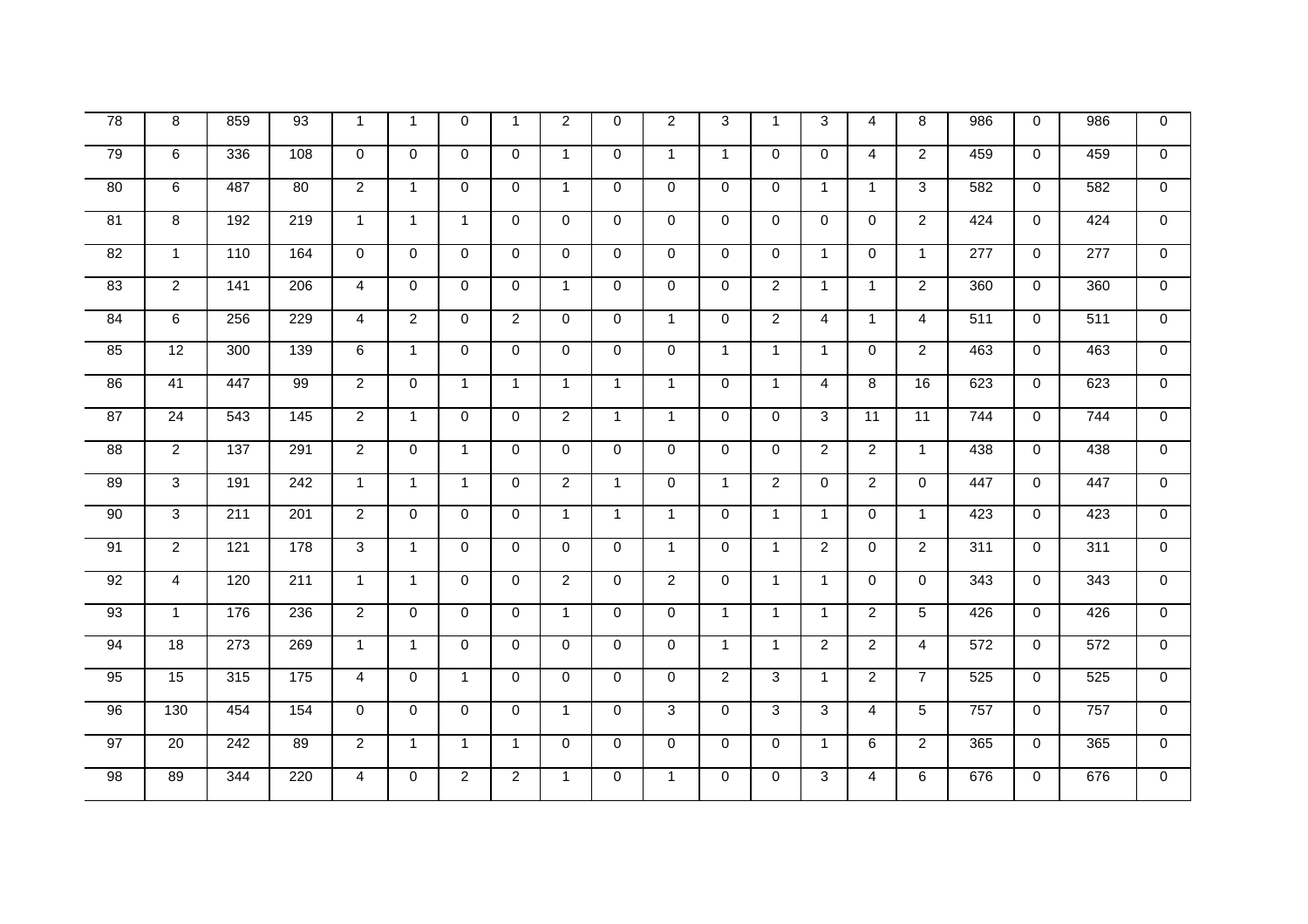| 99  | 61              | 189              | 238              | $\mathbf 1$    | $\overline{1}$ | 3              | $\mathbf 0$    | $\mathbf{1}$   | $\mathbf 0$    | 2              | $\Omega$       | $\overline{2}$  | 5              | $\overline{2}$ | $\overline{4}$  | 509 | $\mathbf 0$ | 509 | $\mathbf 0$    |
|-----|-----------------|------------------|------------------|----------------|----------------|----------------|----------------|----------------|----------------|----------------|----------------|-----------------|----------------|----------------|-----------------|-----|-------------|-----|----------------|
| 100 | $\overline{4}$  | 221              | $\overline{202}$ | $\overline{7}$ | $\mathbf{1}$   | 3              | $\mathbf 0$    | 2              | $\mathbf{1}$   | $\mathbf 0$    | $\mathbf{1}$   | 3               | $\overline{2}$ | $\mathbf{1}$   | $\overline{2}$  | 450 | $\mathbf 0$ | 450 | $\mathbf 0$    |
| 101 | $\overline{18}$ | 86               | 40               | $\mathbf 0$    | 0              | $\Omega$       | $\mathbf 0$    | $\mathbf 0$    | $\mathbf 0$    | $\mathbf 0$    | $\mathbf 0$    | $\mathbf 0$     | $\mathbf 0$    | $\mathbf{1}$   | 3               | 148 | $\mathbf 0$ | 148 | $\mathbf 0$    |
| 102 | $\frac{143}{ }$ | 288              | $\overline{132}$ | 3              | $\mathbf 0$    | $\Omega$       | $\mathbf 0$    | $\mathbf 0$    | $\overline{a}$ | $\Omega$       | $\Omega$       | 5               | $\overline{2}$ | 3              | $\overline{11}$ | 589 | $\mathbf 0$ | 589 | $\mathbf{0}$   |
| 103 | 42              | 136              | 113              | $\overline{2}$ | $\mathbf 0$    | $\mathbf 0$    | $\mathbf 0$    | $\mathbf 0$    | 0              | $\mathbf 0$    | $\mathbf 0$    | $\overline{1}$  | $\mathbf{1}$   | $\overline{2}$ | 3               | 300 | $\mathbf 0$ | 300 | $\overline{0}$ |
| 104 | 54              | 212              | 289              | $\overline{4}$ | $\mathbf 0$    | $\mathbf{1}$   | $\mathbf{1}$   | $\mathbf 0$    | 0              | $\overline{1}$ | $\overline{2}$ | $\overline{1}$  | 0              | $\mathbf{1}$   | $\overline{2}$  | 568 | $\mathbf 0$ | 568 | $\overline{0}$ |
| 105 | 12              | 229              | 300              | $\mathbf{1}$   | $\mathbf{1}$   | $\overline{2}$ | $\Omega$       | $\mathbf 0$    | 0              | $\Omega$       | $\Omega$       | $\mathbf{1}$    | $\mathbf{1}$   | $\mathbf{1}$   | $\overline{4}$  | 552 | $\mathbf 0$ | 552 | $\mathbf 0$    |
| 106 | $\overline{24}$ | 274              | 87               | $\overline{4}$ | $\mathbf{1}$   | $\mathbf 0$    | $\mathbf{1}$   | $\mathbf 0$    | 0              | $\mathbf 0$    | $\mathbf 0$    | $\overline{1}$  | $\overline{2}$ | $\overline{1}$ | $\overline{2}$  | 397 | $\mathbf 0$ | 397 | $\overline{0}$ |
| 107 | $\overline{3}$  | 107              | 79               | $\Omega$       | $\mathbf 0$    | $\Omega$       | $\mathbf 0$    | $\mathbf 0$    | 0              | $\Omega$       | $\mathbf 0$    | $\mathbf{1}$    | $\Omega$       | $\Omega$       | $\mathbf{1}$    | 191 | $\mathbf 0$ | 191 | $\overline{0}$ |
| 108 | 12              | $\overline{218}$ | 412              | $\overline{7}$ | $\mathbf 0$    | 3              | $\overline{2}$ | $\mathbf 0$    | 0              | $\overline{1}$ | $\overline{2}$ | 5               | $\overline{5}$ | $\overline{2}$ | $\overline{2}$  | 671 | $\mathbf 0$ | 671 | $\Omega$       |
| 109 | 96              | 482              | $\frac{1}{171}$  | $\overline{2}$ | $\overline{1}$ | $\overline{2}$ | $\mathbf 0$    | $\mathbf{1}$   | $\overline{2}$ | $\mathbf 0$    | $\mathbf{1}$   | $\overline{4}$  | 5              | 6              | $\,6$           | 779 | 0           | 779 | $\mathbf 0$    |
| 110 | 47              | 187              | 241              | 5              | $\mathbf 0$    | $\overline{2}$ | $\mathbf{1}$   | $\mathbf{1}$   | $\mathbf 0$    | $\overline{1}$ | $\mathbf{1}$   | 3               | 3              | $\mathbf{1}$   | 6               | 499 | $\mathbf 0$ | 499 | $\mathbf 0$    |
| 111 | 11              | 170              | 240              | 5              | $\Omega$       | 3              | $\Omega$       | $\Omega$       | $\mathbf{1}$   | 2              | $\mathbf{1}$   | $\mathbf{1}$    | $\Omega$       | $\overline{4}$ | 3               | 441 | $\Omega$    | 441 | $\overline{0}$ |
| 112 | 109             | 152              | 163              | $\overline{2}$ | $\mathbf{1}$   | $\mathbf 0$    | $\mathbf{1}$   | 0              | 4              | $\mathbf 0$    | $\overline{2}$ | $\overline{2}$  | $\mathbf{1}$   | 5              | 10              | 452 | 0           | 452 | $\mathbf 0$    |
| 113 | $\overline{25}$ | $\overline{220}$ | 305              | $\mathbf{1}$   | $\overline{2}$ | $\mathbf{1}$   | $\overline{2}$ | $\Omega$       | 3              | $\overline{2}$ | $\overline{4}$ | 5               | $\overline{5}$ | $\overline{7}$ | $\overline{12}$ | 594 | $\mathbf 0$ | 594 | $\Omega$       |
| 114 | 43              | $\overline{347}$ | 393              | 15             | $\overline{2}$ | $\overline{2}$ | $\mathbf 0$    | $\mathbf 0$    | $\overline{2}$ | $\overline{1}$ | $\overline{4}$ | 5               | 10             | 10             | 11              | 845 | $\mathbf 0$ | 845 | $\Omega$       |
| 115 | 65              | 230              | 251              | $\overline{4}$ | $\mathbf{1}$   | $\mathbf 0$    | $\mathbf 0$    | $\overline{2}$ | 1              | $\overline{3}$ | $\mathbf{1}$   | 9               | 9              | 8              | 17              | 601 | 0           | 601 | $\mathbf 0$    |
| 116 | $\overline{26}$ | 233              | 445              | $\overline{7}$ | $\overline{4}$ | 8              | $\overline{2}$ | $\mathbf 0$    | 5              | $\overline{1}$ | 3              | $5\phantom{.0}$ | 5              | 6              | 10              | 760 | $\mathbf 0$ | 760 | $\overline{0}$ |
| 117 | $\overline{24}$ | $\frac{1}{171}$  | 114              | $\overline{4}$ | $\mathbf 0$    | $\mathbf{1}$   | $\mathbf 0$    | $\mathbf 0$    | $\mathbf 0$    | $\Omega$       | $\mathbf 0$    | $\Omega$        | $\mathbf 0$    | $\overline{2}$ | 3               | 319 | $\mathbf 0$ | 319 | $\Omega$       |
| 118 | 116             | 183              | 275              | $\overline{4}$ | $\mathbf{1}$   | 3              | $\mathbf 0$    | $\mathbf 0$    | $\mathbf 0$    | $\mathbf 0$    | $\mathbf{1}$   | $\overline{1}$  | $\mathbf{1}$   | $\overline{2}$ | 5               | 592 | 0           | 592 | $\mathbf 0$    |
| 119 | $\overline{7}$  | 192              | 165              | 9              | $\mathsf 0$    | $\mathbf 0$    | $\mathbf{1}$   | 0              | 0              | $\mathbf 0$    | $\mathbf 0$    | $\overline{2}$  | 4              | 3              | $\overline{4}$  | 387 | $\mathbf 0$ | 387 | $\mathbf 0$    |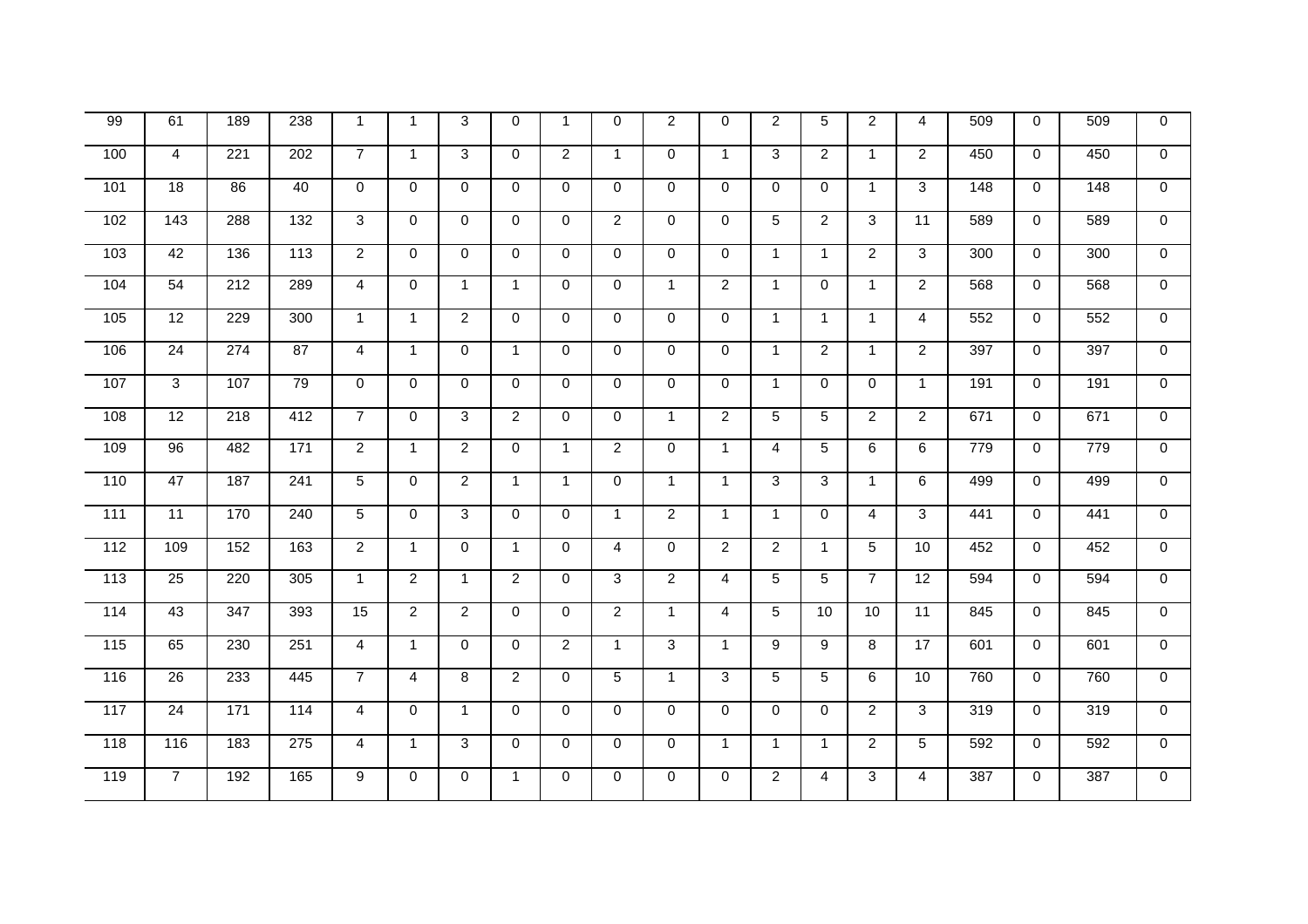| 120              | 19              | 372              | 150              | 3               | $\overline{1}$ | 2              | $\mathbf 0$    | $\overline{1}$ | $\overline{2}$ | $\Omega$       | $\Omega$       | 5              | 3              | 6              | 8               | 572 | $\mathbf 0$ | 572 | $\mathbf 0$    |
|------------------|-----------------|------------------|------------------|-----------------|----------------|----------------|----------------|----------------|----------------|----------------|----------------|----------------|----------------|----------------|-----------------|-----|-------------|-----|----------------|
| 121              | 3               | 94               | 280              | $\overline{11}$ | $\mathbf{1}$   | 3              | $\mathbf 0$    | $\mathbf 0$    | $\mathbf 0$    | $\mathbf 0$    | $\mathbf 0$    | $\overline{1}$ | $\overline{4}$ | $\mathbf{1}$   | 3               | 401 | $\mathbf 0$ | 401 | $\mathbf 0$    |
| 122              | 11              | 188              | 285              | 5               | $\mathbf 0$    | $\Omega$       | $\mathbf{1}$   | $\mathbf 0$    | $\mathbf 0$    | $\mathbf 0$    | $\mathbf{1}$   | $\mathbf{1}$   | $\overline{2}$ | $\mathbf{1}$   | 5               | 500 | $\mathbf 0$ | 500 | $\Omega$       |
| 123              | 16              | 240              | 186              | 3               | $\overline{2}$ | 3              | $\Omega$       | $\mathbf{1}$   | $\Omega$       | $\Omega$       | $\Omega$       | 3              | $\overline{2}$ | 5              | 12              | 473 | $\Omega$    | 473 | $\Omega$       |
| 124              | 9               | 247              | 103              | $\mathbf{1}$    | $\mathbf{3}$   | $\overline{2}$ | $\mathbf{1}$   | 0              | $\mathbf{1}$   | 3              | $\overline{2}$ | 6              | 5              | 6              | 14              | 403 | $\mathbf 0$ | 403 | $\mathbf 0$    |
| 125              | $\overline{21}$ | 418              | 380              | 10              | $\overline{2}$ | $\overline{5}$ | $\mathbf{1}$   | $\overline{2}$ | $\overline{2}$ | $\overline{1}$ | $\overline{2}$ | $\overline{7}$ | $\overline{9}$ | $\overline{7}$ | 18              | 885 | $\mathbf 0$ | 885 | $\Omega$       |
| 126              | $\overline{26}$ | $\overline{217}$ | $\overline{312}$ | 8               | $\overline{2}$ | 3              | $\mathbf{1}$   | $\overline{2}$ | $\mathbf{1}$   | $\overline{2}$ | 3              | $\overline{4}$ | 6              | 8              | $\overline{15}$ | 610 | $\mathbf 0$ | 610 | $\Omega$       |
| 127              | 116             | 183              | 286              | 3               | 5              | $\mathbf{1}$   | $\mathbf 0$    | $\mathbf{1}$   | 3              | 5              | $\mathbf{1}$   | $\overline{4}$ | 9              | 5              | 18              | 640 | $\mathbf 0$ | 640 | $\overline{0}$ |
| 128              | 17              | $\overline{240}$ | 201              | $\overline{7}$  | $\overline{2}$ | $\mathbf{1}$   | $\mathbf 0$    | $\mathbf 0$    | 0              | $\mathbf 0$    | $\mathbf{1}$   | 3              | $\mathbf{1}$   | 5              | 11              | 489 | $\mathbf 0$ | 489 | $\overline{0}$ |
| 129              | 12              | 158              | 64               | $\mathbf{1}$    | $\Omega$       | $\mathbf{1}$   | $\Omega$       | $\mathbf{1}$   | $\Omega$       | $\Omega$       | $\Omega$       | $\overline{2}$ | $\overline{2}$ | $\mathbf{1}$   | 6               | 248 | $\mathbf 0$ | 248 | $\overline{0}$ |
| 130              | $\overline{24}$ | 271              | $\overline{81}$  | 3               | $\overline{4}$ | $\Omega$       | $\mathbf{1}$   | $\mathbf{1}$   | 0              | $\mathbf 0$    | $\mathbf{1}$   | $\overline{2}$ | $\overline{c}$ | $\overline{2}$ | $\overline{2}$  | 394 | $\mathbf 0$ | 394 | $\mathbf 0$    |
| $\overline{131}$ | 19              | 191              | 194              | 5               | $\mathbf 0$    | $\overline{2}$ | $\mathbf 0$    | $\mathbf 0$    | 5              | 5              | $\mathbf{1}$   | $\overline{2}$ | 6              | $\overline{4}$ | 11              | 445 | $\mathbf 0$ | 445 | $\Omega$       |
| 132              | 9               | 202              | 71               | 5               | $\mathbf 0$    | $\mathbf{1}$   | $\mathbf{1}$   | $\mathbf 0$    | $\Omega$       | $\Omega$       | $\Omega$       | $\overline{4}$ | $\overline{2}$ | $\overline{2}$ | 6               | 303 | $\mathbf 0$ | 303 | $\Omega$       |
| 133              | $\overline{4}$  | 371              | 248              | $\overline{4}$  | 0              | 3              | $\overline{2}$ | $\mathbf{1}$   | 0              | $\overline{1}$ | $\mathbf 1$    | $\mathbf{1}$   | $\overline{1}$ | 0              | 11              | 648 | 0           | 648 | $\mathbf 0$    |
| 134              | $\overline{21}$ | 258              | 186              | $\overline{7}$  | $\mathbf 0$    | $\overline{2}$ | $\overline{2}$ | $\Omega$       | $\Omega$       | 3              | $\Omega$       | $\overline{2}$ | $\overline{5}$ | 5              | $\overline{15}$ | 506 | $\Omega$    | 506 | $\Omega$       |
| $\overline{135}$ | 11              | 208              | 353              | 9               | $\mathbf 0$    | $\overline{4}$ | $\mathbf 0$    | $\mathbf 0$    | $\mathbf 0$    | $\overline{4}$ | $\mathbf{1}$   | 5              | $\overline{2}$ | 5              | $\overline{7}$  | 609 | $\mathbf 0$ | 609 | $\Omega$       |
| 136              | $\overline{4}$  | 148              | 269              | 11              | $\overline{2}$ | $\mathbf{1}$   | $\overline{4}$ | $\mathbf 0$    | 0              | $\mathbf 0$    | $\mathbf 0$    | $\overline{2}$ | $\overline{7}$ | $\overline{2}$ | 3               | 453 | $\mathbf 0$ | 453 | $\mathbf 0$    |
| 137              | $\overline{31}$ | $\overline{243}$ | $\overline{132}$ | 8               | $\overline{2}$ | $\overline{2}$ | $\mathbf{1}$   | $\mathbf{1}$   | $\mathbf{1}$   | $\overline{1}$ | $\Omega$       | $\mathbf 0$    | $\mathbf 0$    | $\Omega$       | 3               | 425 | $\Omega$    | 425 | $\overline{0}$ |
| 138              | $6\overline{6}$ | 135              | 323              | $\overline{7}$  | $\mathbf{1}$   | 3              | $\mathbf{1}$   | $\mathbf 0$    | $\mathbf{1}$   | $\mathbf 0$    | $\mathbf{1}$   | $\overline{2}$ | 8              | $\overline{2}$ | $\overline{7}$  | 497 | $\mathbf 0$ | 497 | $\Omega$       |
| 139              | 16              | 143              | 110              | $\mathbf{1}$    | $\overline{2}$ | $\mathbf 0$    | $\mathbf{1}$   | $\mathbf 0$    | $\mathbf{1}$   | $\overline{1}$ | $\mathbf 0$    | $\overline{1}$ | 6              | 4              | 6               | 292 | 0           | 292 | $\mathbf 0$    |
| 140              | 3               | 43               | 170              | $\mathbf{1}$    | 0              | 1              | $\mathbf 0$    | $\mathbf 0$    | 0              | $\mathbf{1}$   | $\overline{2}$ | $\mathbf{1}$   | $\mathbf{1}$   | $\overline{a}$ | $\overline{2}$  | 227 | $\mathbf 0$ | 227 | $\mathbf 0$    |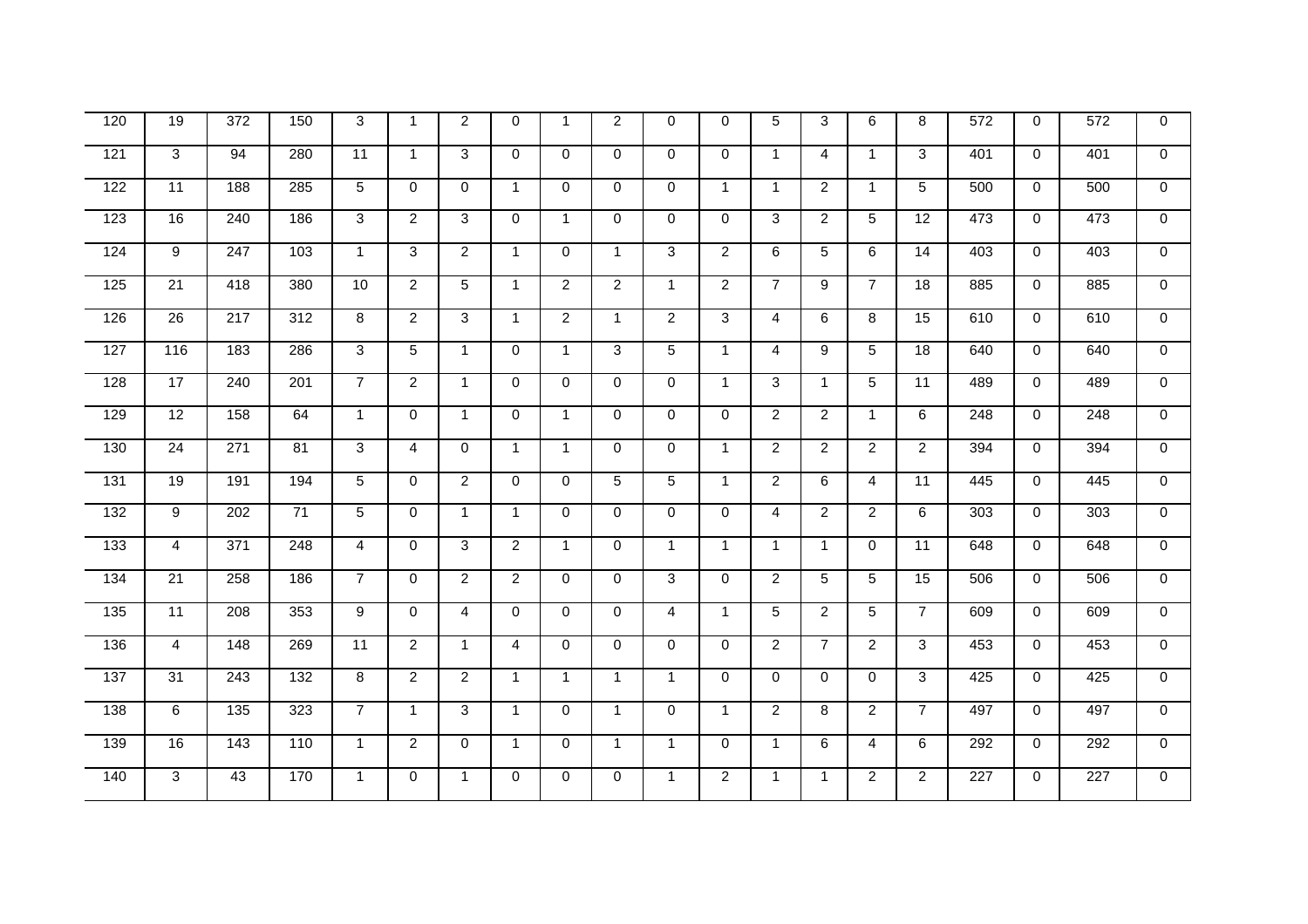| $\frac{1}{141}$   | 47              | 407 | 202              | 5               | $\mathbf{1}$   | $\mathbf 1$    | $\mathbf{1}$   | $\mathbf{1}$   | $\mathbf 1$    | $\overline{2}$ | 4              | $\mathbf{1}$   | 5                    | $\overline{7}$ | 15              | 700              | $\mathbf 0$ | 700 | $\Omega$       |
|-------------------|-----------------|-----|------------------|-----------------|----------------|----------------|----------------|----------------|----------------|----------------|----------------|----------------|----------------------|----------------|-----------------|------------------|-------------|-----|----------------|
|                   |                 |     |                  |                 |                |                |                |                |                |                |                |                |                      |                |                 |                  |             |     |                |
| $\frac{142}{142}$ | 19              | 176 | 333              | $\overline{7}$  | 2              | $\mathbf{1}$   | $\Omega$       | $\Omega$       | $\overline{2}$ | $\Omega$       | $\overline{2}$ | 4              | 9                    | $\overline{4}$ | $\overline{4}$  | 563              | $\mathbf 0$ | 563 | $\Omega$       |
| 143               | 17              | 169 | 566              | 6               | $\overline{2}$ | $\mathbf 0$    | $\mathbf 0$    | $\mathbf{1}$   | $\overline{2}$ | $\overline{2}$ | $\overline{2}$ | 5              | 5                    | 8              | 8               | 793              | 0           | 793 | $\mathbf 0$    |
| 144               | 8               | 137 | 109              | $\overline{7}$  | $\mathbf{1}$   | $\mathbf{1}$   | $\mathbf{1}$   | $\mathbf 0$    | $\Omega$       | $\Omega$       | $\Omega$       | $\overline{2}$ | 4                    | $\Omega$       | $\mathbf{1}$    | $\overline{271}$ | $\mathbf 0$ | 271 | $\mathbf{0}$   |
| 145               | $\overline{4}$  | 297 | 64               | $\overline{2}$  | $\overline{2}$ | 2              | $\mathbf{1}$   | $\overline{2}$ | $\Omega$       | $\Omega$       | $\overline{2}$ | $\mathbf 0$    | 3                    | $\mathbf{1}$   | 6               | 386              | $\mathbf 0$ | 386 | $\mathbf 0$    |
| 146               | 5               | 50  | 203              | 4               | $\Omega$       | 2              | $\mathbf{1}$   | $\Omega$       | 0              | $\Omega$       | $\Omega$       | $\Omega$       | $\overline{2}$       | $\mathbf{1}$   | 3               | 271              | $\mathbf 0$ | 271 | $\Omega$       |
| 147               | $\overline{24}$ | 241 | 333              | 8               | 4              | 3              | $\mathbf 0$    | $\overline{2}$ | $\mathbf{1}$   | $\mathbf 0$    | $\mathbf 0$    | 5              | 4                    | 6              | $\overline{13}$ | 644              | 0           | 644 | $\mathbf 0$    |
| 148               | $\overline{4}$  | 119 | 186              | $\overline{7}$  | $\mathbf 0$    | $\mathbf{1}$   | $\mathbf{0}$   | $\mathbf 0$    | 0              | $\mathbf{1}$   | $\Omega$       | $\overline{0}$ | $\overline{2}$       | 5              | $\mathbf{1}$    | 326              | $\mathbf 0$ | 326 | $\mathbf 0$    |
| 149               | $\overline{28}$ | 169 | 232              | 5               | $\overline{2}$ | $\Omega$       | $\mathbf{1}$   | $\overline{c}$ | $\mathbf{1}$   | $\mathbf{1}$   | $\Omega$       | $\mathbf 0$    | $\blacktriangleleft$ | $\overline{2}$ | $\overline{c}$  | 446              | $\mathbf 0$ | 446 | $\overline{0}$ |
| 150               | 121             | 282 | 152              | 3               | $\mathbf{1}$   | 3              | $\mathbf 0$    | $\mathbf 0$    | $\overline{1}$ | $\Omega$       | $\Omega$       | 5              | 5                    | $\overline{4}$ | 15              | 592              | $\mathbf 0$ | 592 | $\mathbf{0}$   |
| 151               | $\overline{21}$ | 428 | 316              | $\overline{13}$ | $\overline{2}$ | 5              | $\mathbf{1}$   | $\mathbf 0$    | $\mathbf 1$    | $\overline{2}$ | 4              | 10             | 3                    | 6              | 18              | 830              | 0           | 830 | $\mathbf 0$    |
| 152               | 108             | 354 | 105              | $\overline{7}$  | 0              | $\mathbf{1}$   | $\mathbf 0$    | $\mathbf{1}$   | $\overline{1}$ | $\mathbf{1}$   | $\mathbf 0$    | $\overline{2}$ | $\overline{4}$       | 9              | 11              | 604              | 0           | 604 | $\mathbf 0$    |
| 153               | 9               | 516 | 174              | 6               | $\mathbf{1}$   | $\overline{1}$ | 3              | $\mathbf 0$    | $\overline{1}$ | $\overline{2}$ | $\Omega$       | 5              | $\overline{2}$       | 3              | 9               | 732              | $\Omega$    | 732 | $\Omega$       |
| 154               | 8               | 304 | 219              | 11              | $\mathbf{1}$   | 2              | $\overline{2}$ | $\mathbf 0$    | $\overline{2}$ | $\mathbf 1$    | 3              | $\overline{1}$ | $\overline{7}$       | $\mathbf{1}$   | 5               | 567              | 0           | 567 | $\Omega$       |
| 155               | 56              | 233 | $\overline{275}$ | 4               | 3              | $\overline{2}$ | $\mathbf 0$    | $\mathbf{1}$   | 0              | $\Omega$       | $\mathbf 0$    | $\overline{2}$ | $\overline{5}$       | $\mathbf{1}$   | 6               | 588              | $\mathbf 0$ | 588 | $\mathbf 0$    |
| 156               | $\overline{4}$  | 237 | 181              | $\overline{c}$  | $\mathbf 0$    | $\overline{c}$ | $\Omega$       | $\mathbf{1}$   | $\mathbf 1$    | $\Omega$       | $\Omega$       | $\mathbf 0$    | 3                    | 3              | $\overline{2}$  | 436              | $\mathbf 0$ | 436 | $\mathbf 0$    |
| 157               | 12              | 183 | 355              | 8               | 3              | 3              | $\Omega$       | $\mathbf 0$    | $\mathbf 0$    | $\Omega$       | $\overline{2}$ | $\overline{2}$ | $\overline{3}$       | $\mathbf{1}$   | $\overline{4}$  | 576              | $\mathbf 0$ | 576 | $\overline{0}$ |
| 158               | 8               | 156 | 241              | $\mathbf{1}$    | $\Omega$       | $\mathbf{1}$   | $\Omega$       | $\mathbf 0$    | $\mathbf{1}$   | $\Omega$       | $\mathbf{1}$   | $\Omega$       | $\mathbf{1}$         | $\Omega$       | $\Omega$        | 410              | $\Omega$    | 410 | $\overline{0}$ |
| 159               | $\overline{4}$  | 236 | 178              | 5               | $\mathbf 0$    | $\mathbf{0}$   | $\Omega$       | $\mathbf 0$    | $\Omega$       | $\Omega$       | $\Omega$       | $\overline{2}$ | $\mathbf{1}$         | $\overline{2}$ | 4               | 432              | $\mathbf 0$ | 432 | $\Omega$       |
| 160               | 16              | 126 | 389              | $\overline{6}$  | $\mathbf{1}$   | $\mathbf 0$    | $\mathbf 0$    | $\mathbf 0$    | $\mathbf{1}$   | $\Omega$       | $\mathbf 0$    | 3              | 6                    | $\overline{2}$ | $\overline{5}$  | 555              | 0           | 555 | $\mathbf 0$    |
| 161               | $\overline{7}$  | 185 | 324              | 4               | 0              | $\mathbf 1$    | $\mathbf 0$    | $\mathbf 0$    | 0              | $\mathbf 0$    | 0              | $\overline{2}$ | $\overline{3}$       | 0              | 4               | 530              | $\mathbf 0$ | 530 | $\mathbf 0$    |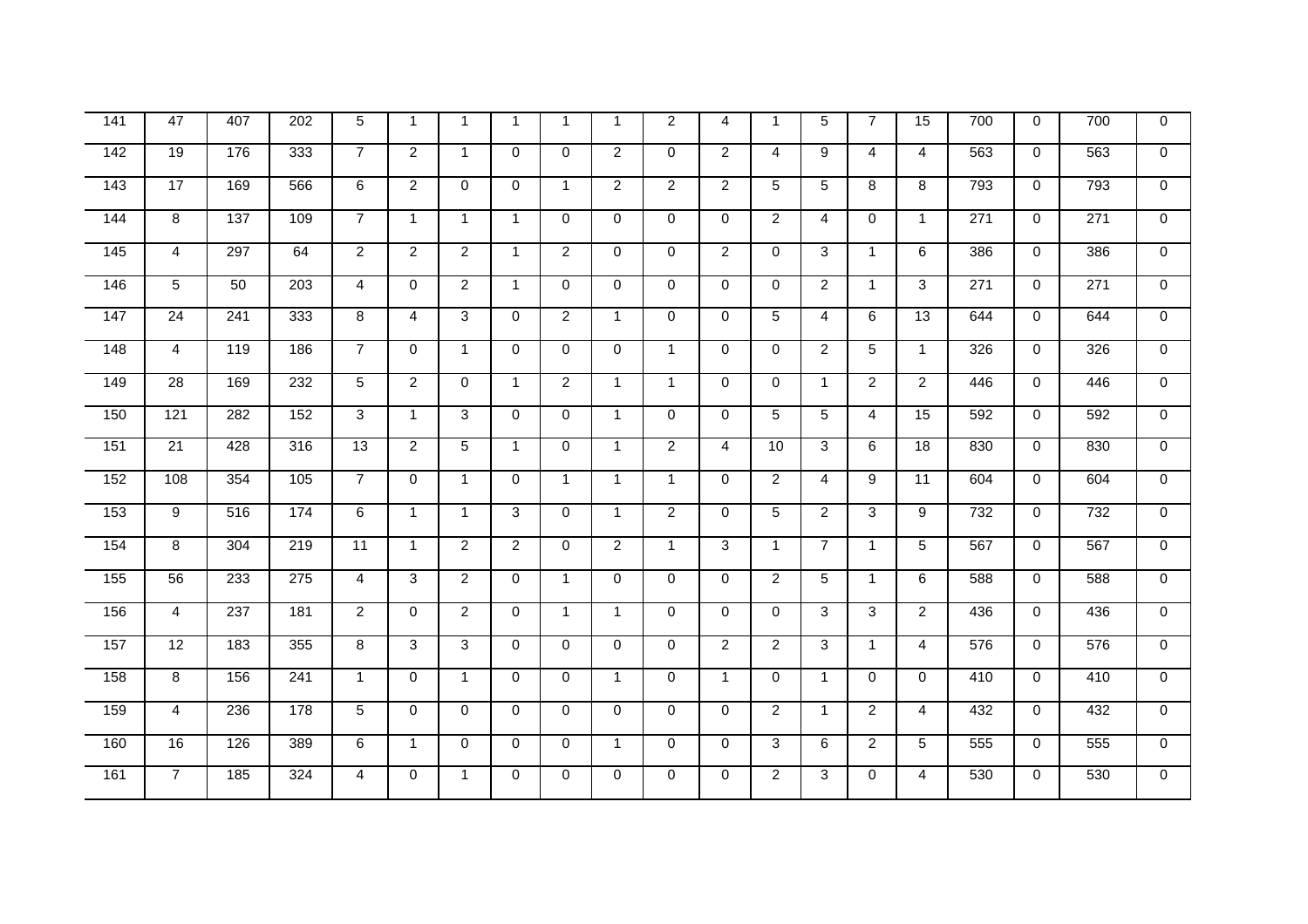| 162 | 10              | 121              | $\overline{373}$ | 4              | $\Omega$       | 3              | $\Omega$       | $\mathbf 0$    | $\Omega$     | $\overline{2}$ | $\mathbf{1}$   | 4              | 3              | $\Omega$       | 4              | 525 | $\mathbf 0$ | 525 | $\mathbf 0$    |
|-----|-----------------|------------------|------------------|----------------|----------------|----------------|----------------|----------------|--------------|----------------|----------------|----------------|----------------|----------------|----------------|-----|-------------|-----|----------------|
| 163 | 17              | 381              | 484              | 5              | $\mathbf{1}$   | $\Omega$       | $\mathbf{1}$   | 3              | 0            | $\Omega$       | $\mathbf{1}$   | $\overline{2}$ | 5              | $\mathbf{1}$   | $\overline{4}$ | 905 | $\mathbf 0$ | 905 | $\Omega$       |
| 164 | 34              | 517              | 359              | $\mathbf{1}$   | $\overline{2}$ | $\mathbf{1}$   | $\Omega$       | $\mathbf 0$    | $\mathbf 0$  | $\mathbf 0$    | $\mathbf{1}$   | 4              | 3              | 3              | 12             | 937 | $\mathbf 0$ | 937 | $\mathbf 0$    |
| 165 | $\mathbf 0$     | 5                | 3                | $\Omega$       | $\Omega$       | $\Omega$       | $\Omega$       | $\Omega$       | $\mathbf 0$  | $\Omega$       | $\Omega$       | $\Omega$       | $\mathbf 0$    | $\Omega$       | $\mathbf 0$    | 8   | $\mathbf 0$ | 8   | $\mathbf{0}$   |
| 166 | 6               | 219              | 68               | $\overline{2}$ | 0              | $\overline{1}$ | $\mathbf 0$    | 0              | $\mathbf 0$  | $\mathbf 0$    | $\mathbf 0$    | $\mathbf 0$    | 0              | $\mathbf{1}$   | $\mathbf 0$    | 297 | $\mathbf 0$ | 297 | $\mathbf 0$    |
| 167 | 23              | 367              | 256              | 6              | $\mathbf 0$    | $\Omega$       | $\overline{2}$ | $\mathbf 0$    | $\mathbf 0$  | $\overline{1}$ | $\mathbf{1}$   | $\overline{1}$ | $\overline{3}$ | 4              | $\overline{2}$ | 666 | $\mathbf 0$ | 666 | $\overline{0}$ |
| 168 | 11              | 122              | 152              | $\overline{2}$ | $\Omega$       | $\mathbf{1}$   | $\Omega$       | $\Omega$       | 0            | $\mathbf{0}$   | $\mathbf{1}$   | $\Omega$       | $\Omega$       | $\overline{2}$ | $\mathbf{1}$   | 292 | $\Omega$    | 292 | $\Omega$       |
| 169 | 66              | 159              | 238              | 5              | $\mathbf 0$    | 3              | $\mathbf 0$    | $\mathbf 0$    | $\mathbf{0}$ | $\mathbf 0$    | $\overline{0}$ | $\overline{2}$ | $\overline{7}$ | 6              | $\mathbf{1}$   | 487 | $\mathbf 0$ | 487 | $\overline{0}$ |
| 170 | $\overline{51}$ | $\overline{210}$ | $\overline{203}$ | 3              | $\mathbf{1}$   | $\mathbf{1}$   | $\mathbf{1}$   | $\mathbf{1}$   | $\Omega$     | $\overline{1}$ | $\Omega$       | $\overline{2}$ | 0              | 4              | 5              | 483 | $\Omega$    | 483 | $\mathbf{0}$   |
| 171 | $\overline{8}$  | 179              | 409              | 9              | $\mathbf 0$    | $\overline{2}$ | $\mathbf 0$    | $\mathbf 0$    | $\mathbf{1}$ | $\mathbf 0$    | $\mathbf 0$    | $\overline{2}$ | $\mathbf 0$    | $\mathbf 1$    | $\mathbf{1}$   | 612 | 0           | 612 | $\overline{0}$ |
| 172 | 45              | 228              | 288              | 3              | $\mathbf 0$    | 5              | $\mathbf{1}$   | 3              | $\mathbf 0$  | $\overline{1}$ | $\mathbf{1}$   | 3              | $\overline{4}$ | $\mathbf{1}$   | 3              | 586 | $\mathbf 0$ | 586 | $\Omega$       |
| 173 | 32              | 325              | 284              | 6              | $\mathbf{1}$   | 3              | $\overline{2}$ | $\mathbf{1}$   | $\mathbf{1}$ | $\mathbf{0}$   | $\mathbf{1}$   | $\Omega$       | $\overline{2}$ | $\mathbf{1}$   | $\overline{4}$ | 663 | $\Omega$    | 663 | $\Omega$       |
| 174 | 44              | 269              | 369              | 6              | $\mathbf{1}$   | $\mathbf{1}$   | $\mathbf{1}$   | $\overline{2}$ | 0            | $\overline{1}$ | $\Omega$       | $\mathbf{1}$   | 3              | $\Omega$       | 13             | 711 | $\Omega$    | 711 | $\overline{0}$ |
| 175 | 52              | 177              | 272              | $\overline{4}$ | $\mathbf 0$    | $\Omega$       | $\mathbf{1}$   | $\mathbf 0$    | $\mathbf{1}$ | $\mathbf 0$    | $\mathbf{1}$   | 3              | $\overline{2}$ | $\mathbf{1}$   | $\overline{2}$ | 516 | $\mathbf 0$ | 516 | $\overline{0}$ |
| 176 | 8               | 68               | 168              | $\overline{7}$ | $\mathbf 0$    | $\overline{4}$ | $\mathbf 0$    | $\mathbf 0$    | 0            | $\mathbf 0$    | $\mathbf 0$    | $\overline{1}$ | 6              | $\mathbf{1}$   | $\overline{2}$ | 265 | $\mathbf 0$ | 265 | $\mathbf 0$    |
| 177 | 113             | 293              | 146              | $\overline{2}$ | $\mathbf{1}$   | 8              | $\mathbf{1}$   | $\mathbf{1}$   | 0            | $\overline{2}$ | $\mathbf{1}$   | 3              | $\mathbf{1}$   | $\overline{2}$ | 10             | 584 | $\mathbf 0$ | 584 | $\Omega$       |
| 178 | 80              | 323              | 101              | $\mathbf{1}$   | 2              | 2              | $\mathbf 0$    | $\mathbf 0$    | $\mathbf{1}$ | $\overline{1}$ | $\mathbf{1}$   | $\Omega$       | $\mathbf{1}$   | 6              | 13             | 532 | $\mathbf 0$ | 532 | $\Omega$       |
| 179 | $\overline{25}$ | 129              | 319              | 3              | $\mathbf{1}$   | $\mathbf{1}$   | $\mathbf{1}$   | $\mathbf 0$    | $\mathbf{1}$ | $\Omega$       | $\mathbf{1}$   | 8              | $\overline{7}$ | $\overline{2}$ | 8              | 506 | $\mathbf 0$ | 506 | $\Omega$       |
| 180 | 59              | 121              | 162              | $\overline{2}$ | $\mathbf 0$    | $\mathbf{1}$   | $\mathbf{1}$   | $\mathbf 0$    | $\mathbf{0}$ | $\mathbf 0$    | $\mathbf{1}$   | $\Omega$       | $\mathbf 0$    | $\mathbf{1}$   | 3              | 351 | $\mathbf 0$ | 351 | $\Omega$       |
| 181 | 41              | 282              | 372              | 6              | $\mathbf 0$    | $\mathbf{1}$   | $\Omega$       | $\Omega$       | $\mathbf{1}$ | $\Omega$       | $\mathbf{1}$   | $\overline{1}$ | 4              | $\Omega$       | 5              | 714 | $\mathbf 0$ | 714 | $\Omega$       |
| 182 | $\overline{30}$ | 224              | 253              | 5              | 5              | $\overline{1}$ | $\mathbf 0$    | $\mathbf 0$    | 0            | $\overline{2}$ | $\overline{2}$ | $\mathbf 0$    | $\mathbf{1}$   | 4              | $\mathbf{1}$   | 528 | $\mathbf 0$ | 528 | $\mathbf 0$    |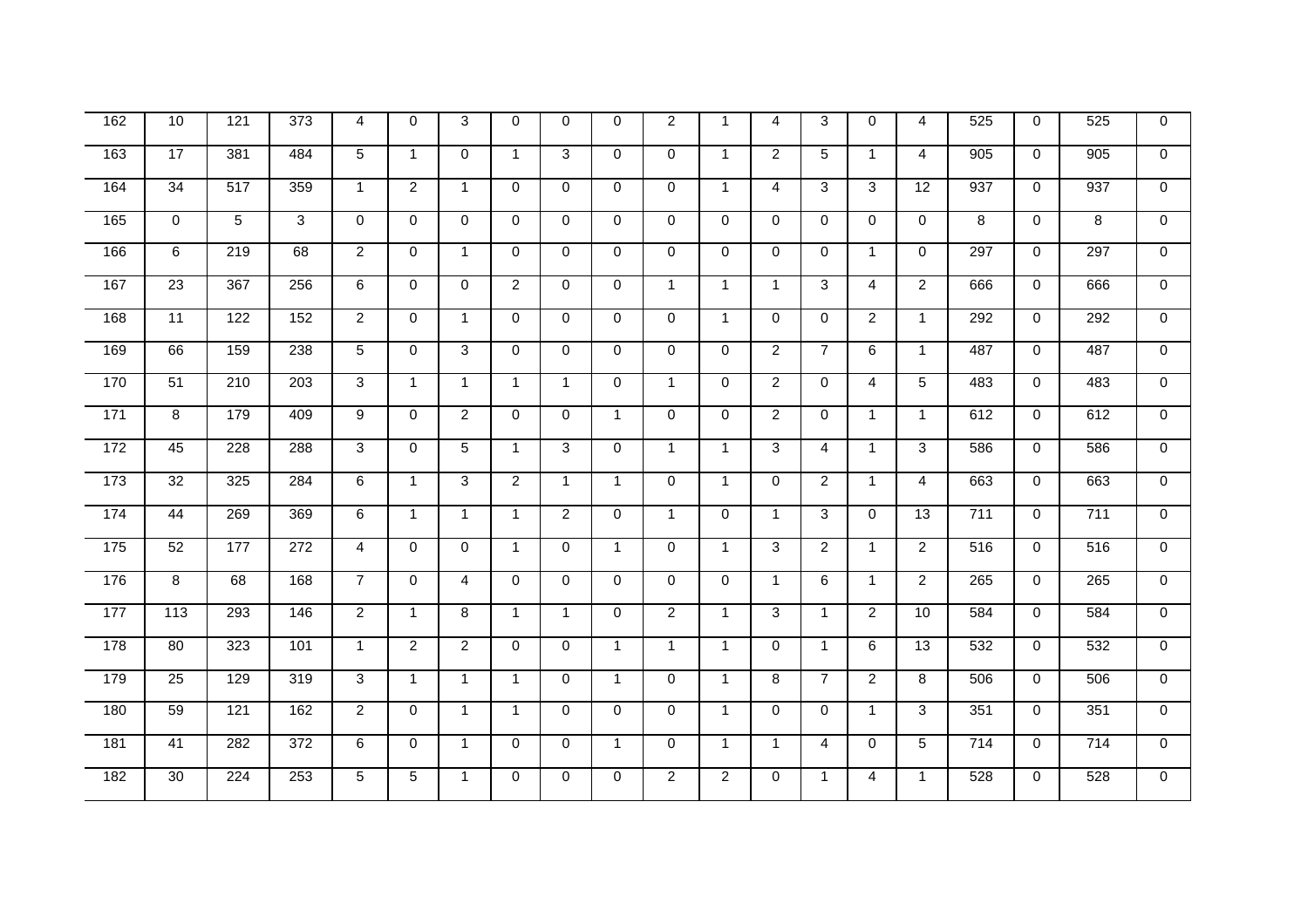| $\frac{1}{183}$ | $\overline{51}$ | 357              | $\overline{273}$ | 3              | $\mathbf 0$    | $\Omega$       | $\Omega$       | $\mathbf 0$    | $\mathbf{1}$   | $\Omega$       | $\mathbf{1}$   | 4              | $\overline{2}$ | 5              | 6               | $\overline{703}$ | $\mathbf 0$ | 703 | $\mathbf 0$    |
|-----------------|-----------------|------------------|------------------|----------------|----------------|----------------|----------------|----------------|----------------|----------------|----------------|----------------|----------------|----------------|-----------------|------------------|-------------|-----|----------------|
| 184             | 35              | 268              | 226              | 3              | $\mathbf{1}$   | $\mathbf{1}$   | $\mathbf{1}$   | $\mathbf{1}$   | $\mathbf{1}$   | $\mathbf{1}$   | $\mathbf{1}$   | $\overline{1}$ | $\mathbf{1}$   | 5              | 8               | 554              | $\Omega$    | 554 | $\Omega$       |
| 185             | $\overline{18}$ | 169              | 121              | $\overline{2}$ | $\overline{2}$ | $\mathbf{1}$   | $\mathbf 0$    | $\mathbf{1}$   | 3              | $\mathbf 0$    | $\mathbf 0$    | $\overline{2}$ | 4              | 3              | 5               | 331              | 0           | 331 | $\mathbf 0$    |
| 186             | $\overline{7}$  | 127              | 124              | 3              | $\overline{2}$ | $\Omega$       | $\Omega$       | $\mathbf{1}$   | $\Omega$       | $\Omega$       | $\Omega$       | $\Omega$       | $\Omega$       | 3              | $\overline{2}$  | 269              | $\Omega$    | 269 | $\mathbf 0$    |
| 187             | 13              | 233              | 184              | $\mathbf{1}$   | $\mathbf{1}$   | $\mathbf{1}$   | $\mathbf 0$    | $\mathbf{1}$   | $\mathbf{1}$   | $\mathbf 1$    | $\overline{2}$ | $\overline{1}$ | 0              | $\Omega$       | $\overline{2}$  | 441              | 0           | 441 | $\overline{0}$ |
| 188             | 56              | 318              | 311              | 3              | 6              | $\overline{7}$ | $\overline{2}$ | 0              | $\mathbf 1$    | 4              | 4              | 5              | 9              | 10             | 9               | 745              | 0           | 745 | $\Omega$       |
| 189             | 49              | 129              | 258              | $\overline{2}$ | $\mathbf{1}$   | $\overline{2}$ | $\mathbf 0$    | 0              | 1              | 0              | $\mathbf 0$    | 6              | $\overline{7}$ | $\overline{2}$ | 9               | 466              | 0           | 466 | $\mathbf 0$    |
| 190             | 164             | 363              | 251              | $\overline{4}$ | $\mathbf{1}$   | 6              | 5              | $\mathbf 0$    | $\mathbf{1}$   | $\overline{4}$ | $\overline{2}$ | 5              | 6              | 6              | 15              | 833              | $\mathbf 0$ | 833 | $\overline{0}$ |
| 191             | 15              | 107              | $\overline{224}$ | $\overline{2}$ | $\mathbf{1}$   | $\overline{4}$ | $\mathbf{1}$   | $\mathbf 0$    | $\Omega$       | $\overline{1}$ | $\Omega$       | $\overline{1}$ | $\mathbf{1}$   | $\Omega$       | 5               | 362              | $\mathbf 0$ | 362 | $\overline{0}$ |
| 192             | 16              | 238              | $\overline{242}$ | $\overline{2}$ | $\overline{2}$ | $\Omega$       | $\mathbf 0$    | $\mathbf{1}$   | 0              | $\mathbf{0}$   | $\overline{2}$ | $\overline{1}$ | 5              | $\Omega$       | $\overline{4}$  | 513              | $\mathbf 0$ | 513 | $\Omega$       |
| 193             | $\,6\,$         | 107              | 158              | $\mathbf 0$    | $\overline{2}$ | $\mathbf{1}$   | $\mathbf 0$    | $\mathbf 0$    | $\mathbf{1}$   | $\Omega$       | $\Omega$       | $\overline{1}$ | $\mathbf{1}$   | $\mathbf{1}$   | $\overline{4}$  | 282              | $\mathbf 0$ | 282 | $\mathbf 0$    |
| 194             | 39              | 281              | 172              | $\overline{2}$ | $\overline{2}$ | $\mathbf 0$    | $\mathbf 0$    | $\mathbf 0$    | $\mathbf{1}$   | $\mathbf 0$    | $\overline{0}$ | $\overline{4}$ | 6              | 9              | 13              | 529              | 0           | 529 | $\mathbf 0$    |
| 195             | 16              | 136              | 177              | $\mathbf 0$    | $\mathbf 0$    | $\mathbf 0$    | $\mathbf 0$    | $\mathbf 0$    | $\mathbf 0$    | 3              | $\mathbf 0$    | $\overline{4}$ | $\overline{7}$ | $\overline{4}$ | 13              | 360              | $\mathbf 0$ | 360 | $\overline{0}$ |
| 196             | 17              | 256              | 204              | 9              | $\mathbf{1}$   | $\overline{2}$ | $\Omega$       | $\overline{2}$ | $\Omega$       | $\overline{4}$ | $\Omega$       | $\overline{4}$ | 5              | $\mathbf{1}$   | $\overline{7}$  | 512              | $\Omega$    | 512 | $\mathbf 0$    |
| 197             | $\overline{7}$  | 168              | 150              | 2              | $\mathbf 0$    | 1              | $\mathbf 0$    | 0              | 0              | $\mathbf{0}$   | $\Omega$       | $\overline{1}$ | $\overline{2}$ | 5              | 3               | 339              | 0           | 339 | $\mathbf{0}$   |
| 198             | 15              | $\overline{277}$ | 403              | 5              | $\mathbf 0$    | 3              | $\mathbf{1}$   | $\mathbf 0$    | $\overline{2}$ | 3              | $\overline{2}$ | $\overline{7}$ | 8              | $\overline{7}$ | $\overline{13}$ | 746              | $\mathbf 0$ | 746 | $\mathbf 0$    |
| 199             | 30              | 293              | 187              | 5              | $\mathbf{1}$   | 3              | $\mathbf 0$    | $\mathbf{1}$   | $\mathbf{1}$   | 3              | $\overline{0}$ | $\overline{7}$ | $\overline{7}$ | 3              | 5               | 546              | $\mathbf 0$ | 546 | $\mathbf 0$    |
| 200             | 8               | 131              | 305              | 6              | $\Omega$       | $\mathbf{1}$   | $\mathbf{1}$   | $\mathbf 0$    | $\mathbf{1}$   | $\overline{1}$ | $\mathbf{1}$   | $\overline{2}$ | $\overline{3}$ | 3              | $\overline{2}$  | 465              | $\Omega$    | 465 | $\overline{0}$ |
| 201             | $\mathbf{1}$    | 71               | 33               | $\mathbf{1}$   | $\mathbf{1}$   | $\Omega$       | $\mathbf 0$    | 0              | $\Omega$       | $\mathbf{0}$   | $\Omega$       | $\Omega$       | $\overline{2}$ | $\overline{2}$ | 3               | 114              | 0           | 114 | $\Omega$       |
| 202             | 10              | 129              | 503              | 10             | $\overline{3}$ | $\mathbf 0$    | $\mathbf 0$    | $\overline{3}$ | 0              | $\mathbf{1}$   | $\mathbf 0$    | 9              | 6              | 4              | $\overline{2}$  | 680              | $\mathbf 0$ | 680 | $\mathbf{0}$   |
| 203             | 9               | $\overline{262}$ | 289              | 5              | $\mathbf 0$    | 3              | $\mathbf{1}$   | $\mathbf 0$    | 0              | $\mathbf{1}$   | 3              | 3              | 5              | $\overline{2}$ | $\overline{2}$  | 585              | $\mathbf 0$ | 585 | $\overline{0}$ |